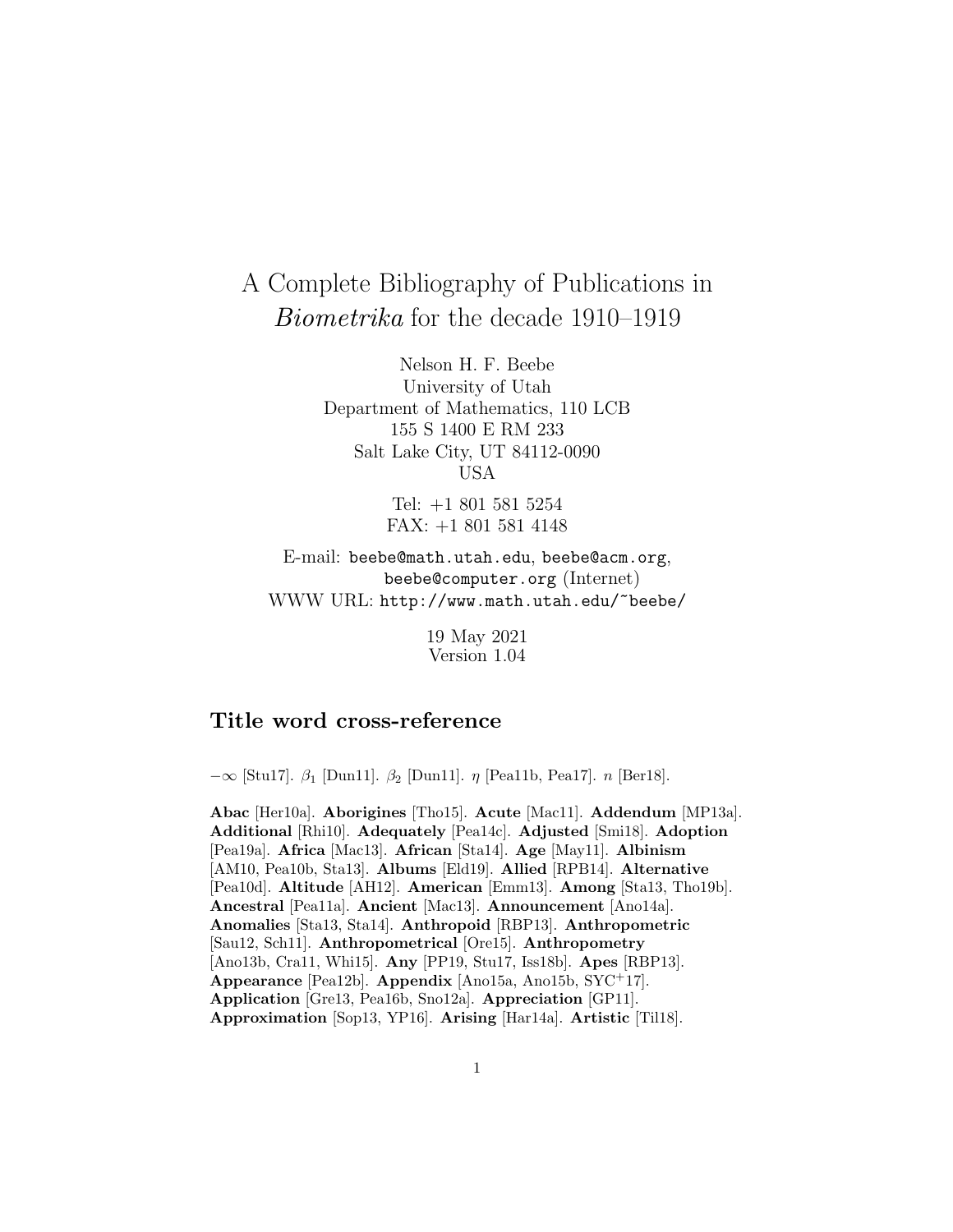**Ascertain** [E.12]. **Association** [Pea13b, PH13, Til18, Wai15, Whi15]. **Attack** [EP15b]. **Attack-** [EP15b]. **Attempt** [E.12]. **Autumn** [TBP11].

**B** [Gal10, Gor19]. **B.N.A.** [Ano13c, Smi12]. **Bacillus** [Pea19a, Hir13]. **Based** [Emm13]. **be** [Pea11b, Pea14a, Pea15a, Stu13]. **Best** [Smi16]. **Between** [Cla16, E.13, Har11, Har13b, Har14b, Stu17, Wai10]. **Bi** [Sop14a]. **Bi-Serial** [Sop14a]. **Bibliography** [Ano10, Ano13a]. **Binomial** [Pea15a, Sop14b]. **Biology** [Pea10a]. **Biometric** [GW10, Sno12b]. **Biometrika** [Ano15a]. **Biometry** [Pea10a]. **Birth** [E.13]. **Biserial** [Pea17]. **Bloodroot** [Har10b]. **Body** [Lee14]. **Bone** [Ano13c, Smi12]. **Book** [E.10a, E.10b, E.13]. **Born** [Ore15]. **Breathing** [Bel11]. **Breeding** [Ano15a, Dav10, Gal10, Pea14a, War17]. **Bridge** [RBP13]. **Broad** [Pea13c]. **Brownlee** [E.13]. **Brush** [Roc11].

**C.** [Gal10]. **Cairo** [Ore15]. **Cairo-Born** [Ore15]. **Calculating** [McK12]. **Calculation** [Har13a]. **Can** [Pea15a]. **Canadensis** [Har16, Har10b]. **Canaries** [Gal12a, Her10b]. **Canary** [Dav10, Gal10]. **Cancer** [Cla16, May10, Pea12a]. **Capacity** [Iss14a, Til18]. **Case** [AM10, Tur13]. **Cases** [Gre13, Pea12b, TM12]. **Categories** [Pea10d, Pea13c]. **Cercis** [Har16]. **Certain** [Gre13, Her11, Iss16, Pea14c, Pea15a]. **Chance** [TM12]. **Character** [PE13]. **Characteristics** [Har13b, Har14b, Pea16a]. **Characters** [Har11, Pea19b, RPB14, Sau12]. **Charles** [Gor19]. **Chatham** [Tho15]. **Check** [Pea19a]. **Children** [Eld14a, Jon10, Mac11, Wai11]. **Choice** [Smi18]. **Class** [Ano17, Har13a, Har14a]. **Classes** [Har14a]. **Claw** [MP13b, MP13a]. **Clypeal** [Lat14]. **Coefficient** [Eve12, Fis15, Her10c, Her11, Iss18b, Pea13d, Pea15b, RS15, RS18, Sno12a, Sop13, Sop14a, SYC<sup>+</sup>17, YP16]. **Coefficients** [Eve19, Har13a, Har14a, Her10a, Iss16, Iss18a, PP19, Pea16a, Tho19b]. **Coli** [Hir13]. **College** [Tho15]. **Combinations** [Har13a]. **Comments** [And14]. **Common** [RPB14, RWS<sup>+</sup>19]. **Comparison** [TBP11]. **Components** [Pea10e, Pea15a]. **Compound** [Pea15a]. **Conditions** [Pea14a]. **Condylo** [Ano13c, Smi12]. **Condylo-Squamosa** [Ano13c, Smi12]. **Congenital** [Sta14]. **Congo** [BP12]. **Constant** [Pea13b]. **Constants** [Ano13e, Pea10e, Smi16, Smi18]. **Construction** [E.10b]. **Contingency** [Pea15b, Pea16c, YP16]. **Contours** [BP11]. **Contribution** [Har16, Sim14, Sta13]. **Cooperative** [RWS<sup>+</sup>19, TBP11]. **Corrected** [Cla16, E.13]. **Correction** [P.12, P.14, Pea11b, Stu13]. **Corrections** [PP19]. **Correlation** [And14, Ber18, CP14, Cla16, CK15, Eve10, Eve12, Fis15, GB13, Har11, Har13a, Har14a, Her10a, Her10c, Her11, Iss14b, Iss15, Iss16, Jen12, Ore15, Pea10d, Pea11b, Pea12c, Pea13c, Pea13d, Pea14c, Pea14b, Pea16a, PY18, RS15, RS18, Sno12a, Sop13, Sop14a, SYC<sup>+</sup>17, Stu13, Stu14, Tho19b]. **Correlation-Ratio** [Iss15]. **Correlations** [Lee17]. **Corrigenda** [Ano13b, Ano13c]. **Cow** [Pea10c]. **Crania** [BP12, Tho15]. **Cranial** [BP11]. **Criminal** [Whi15]. **Criminals** [Whi15]. **Criteria** [PT16]. **Criterion** [Tho19a]. **Cruciferæ** [Sim14]. **Curve** [Gre13]. **Curves**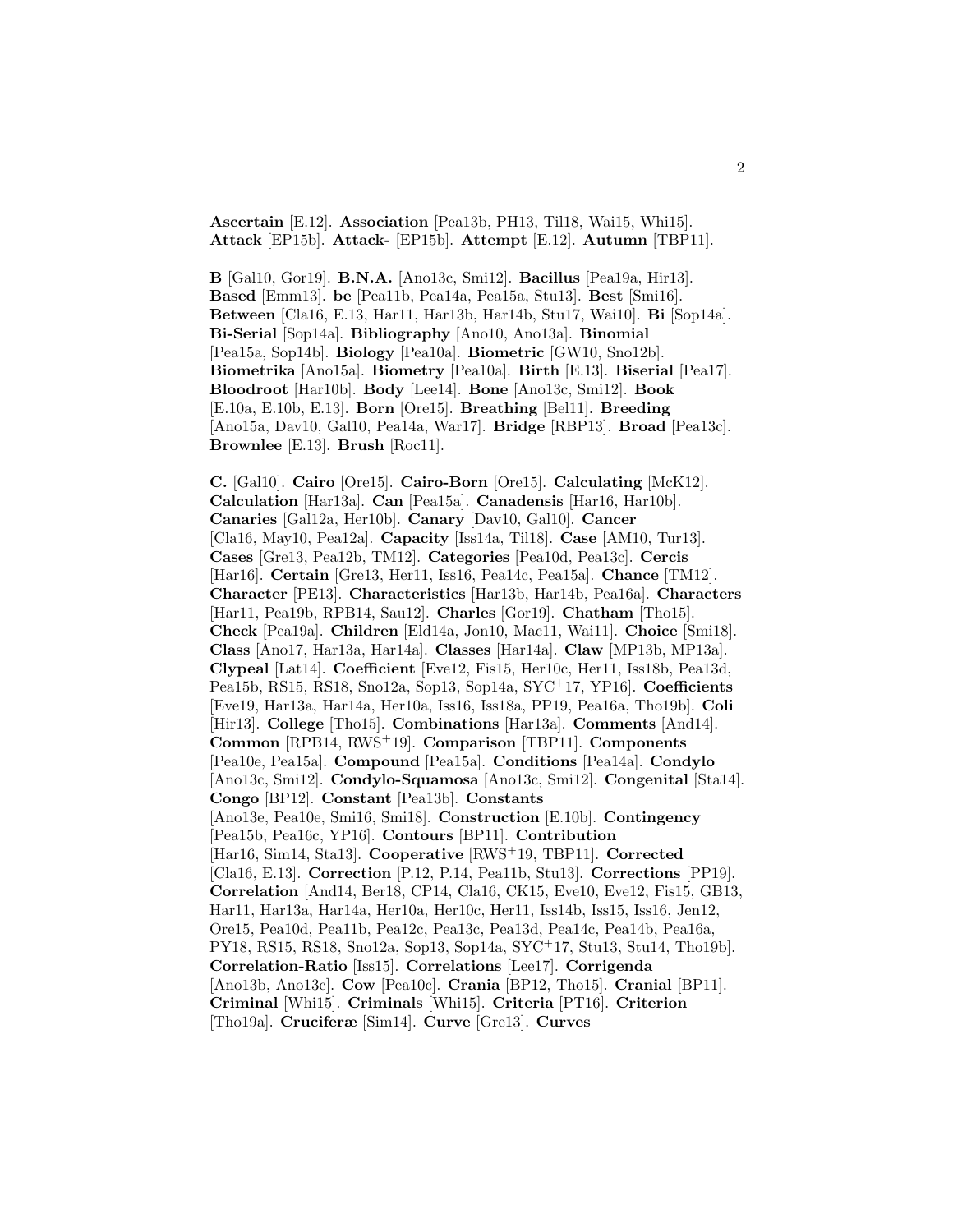[Doo17, Pea16b, Tho19a].

**Danger** [Her11]. **Darwinism** [Pea10a]. **Data** [Har16, Iss17, Pea12a, Pea16b]. **Davenport** [Gal10]. **Death** [E.13, EP15b, May10, Pea19a, E.13]. **Death-rate** [Pea19a]. **Death-Rates** [E.13, EP15b, May10, E.13]. **Deathrates** [Cla16, PT16]. **Deaths** [May11]. **Decayed** [Roc11]. **Deduced** [Pea10e]. **Deformity** [MP13b, MP13a]. **Degeneracy** [Pea10f]. **Degree** [Tho19b]. **Describe** [Pea16b]. **Described** [Pea15a]. **Determination** [Iss14a, Rhi10]. **Determined** [TM12]. **Determining** [Her10a, Iss18a, Lee17, Pea10d]. **Development** [Har10a]. **Deviations** [Ano15b, Iss18a, Smi18, Stu19, You16]. **Diabetes** [Cla16, May11]. **Diagram** [Rhi10]. **Dietaries** [Pat14, Pea13e, Pea14e]. **Difference** [CP14, RS15]. **Differential** [Pea10f, PT16]. **Differentiation** [Har14a]. **Diphtheria** [EP15b]. **Discovery** [Pea19a]. **Disease** [Pea12b, TM12]. **Disorderly** [Har14a]. **Distance** [Stu17]. **Distribution** [Ano15b, Fis15, GW10, Gri19, Iss18b, May11, Smi18, SYC<sup>+</sup>17, TM12]. **Distributions** [Iss16, PP19, Pea10e, Pea11c, Pea14d, Pea15a, Rhi10, Smi16, Sno12a, Tch18, Tch19]. **Dr.** [Dav10]. **Draba** [Sim14]. **Drawn** [Stu17]. **Drones** [Lat14]. **Due** [And14, Stu14]. **During** [Har10a].

**Editorial** [Ano15b]. **Education** [Hos14]. **Effect** [Mac11, Pea10f]. **Eggs** [RPB14, RWS<sup>+</sup>19]. **Egypt** [Hos14]. **Egyptian** [Ano13c, Smi12]. **Egyptians** [Ano13b, Cra11]. **Eight** [Iss18a]. **Elimination** [And14, Har10a, Stu14]. **Employment** [Eld14b]. **English** [P.15]. **Error** [Ano17, Her10c, Pea11d, Pea13d, Pea15b, Pea17, RS15, Sop13, Sop14a, YP16]. **Errors** [Ano13e, Gre13, Her10a, Iss16, Pea14c, Rhi10]. **Erythrocytes** [AH12]. **Especial** [Ano13c, Smi12]. **Essential** [Pea14a]. **Estimating** [Stu17]. **Estimation** [Wai11]. **Evidence** [EP15a]. **Examination** [AM10, Her14a]. **Existence** [PT16]. **Expectation** [Mac13, Tch18, Tch19]. **Experimental** [Pea16b]. **Experiments** [Ano15a, War17]. **Explanation** [Stu19]. **Exponential** [Sop14b]. **Expression** [Sop14a]. **Extension** [Pea14b]. **Extent** [TM12]. **External** [Iss14a]. **Eyes** [Mac11].

**F** [Ano15a, E.10b]. **Factor** [Her14a]. **Fall** [Pea19a]. **Fallacious** [P.12]. **Familial** [Tur13]. **Family** [Coc14]. **Female** [Emm13]. **Femora** [P.15]. **Fertility** [Har11, Llo11, Pea10f, Pea11e]. **Fevers** [Mac11]. **Finding** [Eve12]. **Finger** [Wai15]. **Finger-Prints** [Wai15]. **Finite** [PP19]. **First** [Sch11]. **Fisher** [Ano15b, SYC<sup>+</sup>17]. **Fit** [Pea16b, Tho19a]. **Flowers** [Sim14]. **Fluviatilis** [RWS<sup>+</sup>19]. **Fonction** [Ber18]. **Foot** [MP13b, MP13a]. **Formula** [Iss18b]. **Formulae** [Her11, Iss14a, Iss18a]. **Found** [Pea13d]. **Fourfold** [Eve10, Pea13d]. **Fowl** [Tur13]. **Foxgloves** [War17]. **Francis** [Ano11a]. **French** [Ber18]. **Frequencies** [McK12]. **Frequency** [Ano13e, Ano17, Doo17, Fis15, Gre13, Iss16, Iss18b, PP19, Pea11c, Pea14d, Pea15a, Rhi10, Smi16, Tch18, Tch19]. **Front** [Ano11b]. **Fruit** [Har10b].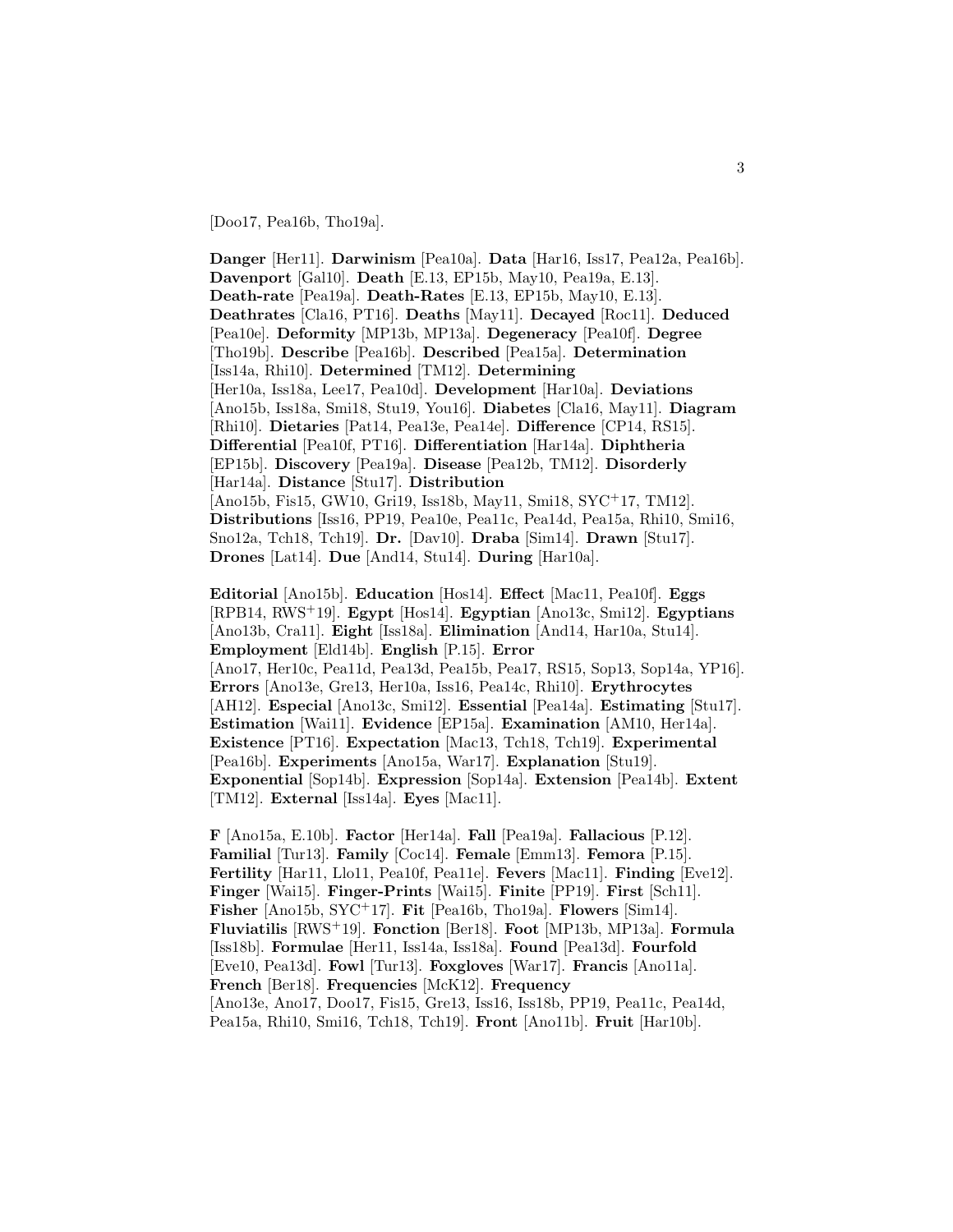**Fruits** [Har10a]. **Function** [Smi18, Ber18]. **Functional** [Pea11d]. **Functions** [Eve10, Lee14]. **Further** [EP15a, Lee17, Pea11a].

**G** [E.10b]. **Gaboon** [BP12]. **Galloway** [Dav10]. **Galton** [Ano11a]. **Gaussian** [Lee14]. **General** [GP11, Jon10, Pea12c, PE13, Pea16c, TBP11, Wai11]. **Generalised** [Pea19c]. **German** [And14]. **give** [Smi18]. **Given** [Pea10d, Stu17]. **Glasgow** [Eld14a]. **Goodness** [Pea16b, Tho19a]. **Goring** [Gor19]. **Grades** [Pea14b]. **Greenwood** [P.14]. **Grouping** [Stu13]. **Groupings** [Eve12, Lee17]. **Growth** [Jen12]. **Guidance** [Smi18].

**Hair** [Mac11]. **Hand** [Til18]. **Hardy** [E.10b]. **Head** [Tur13]. **Health** [PE13]. **Height** [Eld14a]. **Hereditary** [PE13]. **Heredity** [Las12, Pea11a]. **Hibiscus** [Har11]. **Hierarchical** [Tho19b]. **High** [Dun11, Lee17]. **Hispania** [Mac13]. **Histological** [AM10]. **History** [Eld19]. **Homotyposis** [Har16, RPB14]. **Honduras** [Pea13a]. **House** [Pea12b]. **Houses** [Pea12a, TM12]. **Human** [Gal12b, GB13]. **Hybridisation** [Gal12a].

**Identity** [Pea14d]. **II** [Har14b, Iss15, SYC<sup>+</sup>17]. **Illustrations** [CP14, Har11]. **Increase** [AH12]. **Indefinitely** [Fis15]. **Independent** [Pea11c, Pea14d]. **Index** [GW10, Pea10e, Pea11d]. **Index-Distributions** [Pea10e]. **Indian** [Emm13]. **Individually** [Pea15a]. **Infantile** [Eld14b]. **Infinite** [PP19]. **Influence** [EP15b, Hos14, Pea12c, Pea13c]. **Information** [Ano11c, Ano13f, Ano14b, Ano15c, Ano18]. **Inheritance** [Her10b, Her14a, Llo11, MP13b, MP13a, Pea10c, Pea11e, Pea19b]. **Insanity** [Her14a]. **Intelligence** [Bro10, GP11, Jon10, Wai11, Whi15]. **Intensity** [Sno13]. **Inter** [Har13a]. **Inter-Class** [Har13a]. **Intermediates** [Hir13]. **Internal** [Pea10b]. **Interpolated** [Smi18]. **Interpolationsrechnung** [E.10a]. **Intra** [Har13a, Har14a]. **Intra-Class** [Har13a, Har14a]. **Intraoccipitalis** [Ano13c, Smi12]. **Involucral** [Har11]. **Iris** [Gal12b]. **Islands** [Tho15]. **Isolation** [EP15b].

**John** [E.13]. **Junior** [P.14].

**Karl** [Pat14]. **Known** [MP13b, MP13a].

**Laboratory** [Sch11]. **Large** [E.12, Fis15, Har13a, McK12]. **Larger** [Lee14]. **Late** [Pea12a]. **Law** [Pea11a, Pea12a, Stu19, Whi14]. **Laws** [TM12]. **Leaves** [Gri19]. **Legume** [Har16]. **Lepidium** [Sim14]. **Lies** [Stu17]. **Life** [E.13, Eld19, Mac13]. **Life-History** [Eld19]. **Like** [Pea10e]. **Limit** [Sop14b]. **Limited** [Iss18a, PP19]. **Linnæus** [Sim14]. **Lloyd** [Pea11e]. **Lobster** [MP13b, MP13a]. **Lobster-Claw** [MP13b, MP13a]. **Locality** [Wai10]. **Lusitania** [Mac13].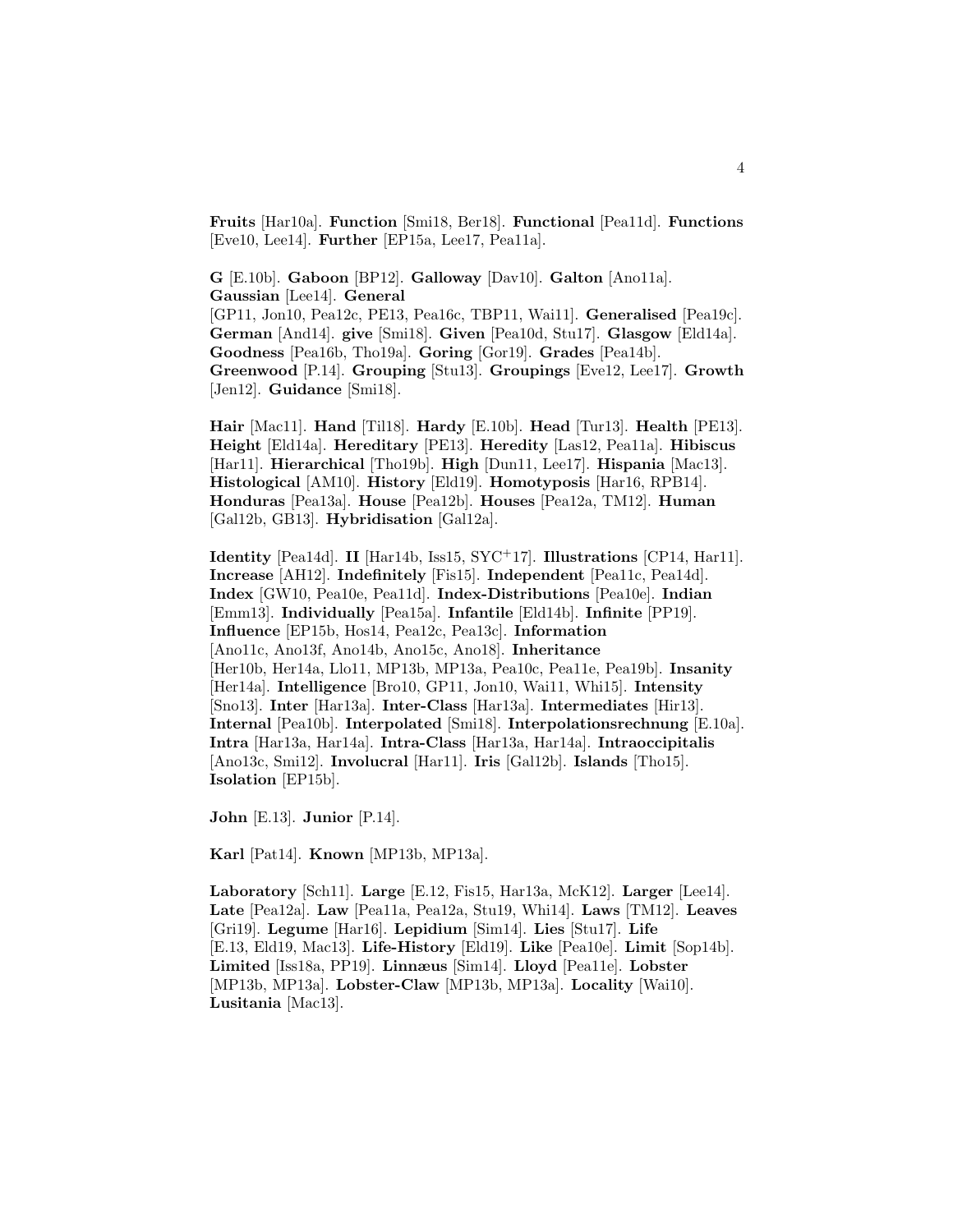**M.D.** [Pea12a]. **Macdonell** [Ker17]. **Made** [Pea11b, Pea14c, Emm13, Stu13]. **Major** [P.14]. **Malaria** [Wai10]. **Malformation** [Tur13]. **Man** [EP15a, RBP13, Sno13]. **Manifold** [Pea16a]. **Markings** [Lat14]. **Material** [Pea15c]. **Mathematical** [Bro10, Pea11d, Pea19c, Tch18, Tch19]. **Matings** [Ano15a]. **Matter** [Ano11b]. **Mean** [Doo17, Iss18a, Pea15b, Stu17]. **Meaning** [E.13]. **Means** [GW10]. **Measurement** [Pea13c]. **Measurements** [De 13, Iss14a, Ore15, P.15]. **Median** [Doo17]. **Medieval** [P.15]. **Mellitus** [May11]. **Memoir** [GW10]. **Mendelian** [Ano17, Las12, Sno12a]. **Mendelism** [Her10b]. **Method** [CP14, McK12, Pea10d, Pea14b, RS15]. **Mice** [Ano15a]. **Milk** [Pea10c]. **Misstatement** [P.14]. **Mixed** [Iss18a]. **Mode** [Doo17]. **Modern** [Ano13b, Cra11, Pea19a]. **Moment** [Iss18a, Iss18b, PP19]. **Moment-Coefficients** [PP19]. **Moments** [Ber18, Har13a, PY18, Tch18, Tch19]. **Moriori** [Tho15]. **Morphology** [Har10b]. **Mortality** [Eld14b, E.10b]. **Mosquitoes** [Wai10]. **Mr** [P.14]. **Multiple** [Iss16, Pea10d, Pea12b, Pea14c, Pea16c, Pea16a]. **Museum** [Tho15].

**N** [E.10a]. **Nasal** [RBP13]. **Native** [Sta14]. **Natives** [Ore15, Sta13]. **Natural** [EP15a, Sno13]. **Negro** [BP12, Iss14a, May14]. **Nest** [RWS<sup>+</sup>19, TBP11]. **Nochmals** [And14]. **Normal** [Gre13, Iss18b, PY18, Ber18]. **Normale** [Ber18]. **Note** [Ano13d, Dun11, Eld14b, Her14b, May11, May14, Pea10b, Pea10c, Pea11e, Pea13a, Pea13b, Pea14a, RS15, Til18, TM12, You16]. **Notes** [Gal12b, Hos14]. **Novel** [Pea16a]. **Number** [AH12, CK15, Har13a, Iss18b, McK12, Wai10]. **Numbers** [Whi14]. **Numerical** [CP14, Iss15]. **Nyasaland** [Sta13].

**Objective** [Bro10]. **Observational** [Pea16b]. **Observations** [Ano13c, Emm13, Smi12, Smi18, Stu17]. **Observed** [Smi18]. **Obstetric** [De 13]. **Obstetrician** [Ano13d]. **Occasionally** [Pea14c]. **Occipital** [Ano13c, Smi12]. **Occurrence** [McK12]. **Occurring** [Har10a]. **One** [Pea10d]. **Opinion** [Jon10]. **Opsonic** [GW10, Pea10e, Pea11d]. **Order** [Iss18b, Tho19b]. **Orders** [PY18]. **Ordinates** [PP19]. **Osteometric** [Pea15c]. **Other** [Pea10d]. **Oxford** [Sch11].

**Paper** [Rhi10]. **Papers** [Ano15b, SYC<sup>+</sup>17]. **Part** [Iss15]. **Partial** [Her10c, Iss14b, Iss15, Pea16c, Pea16a]. **Pearson** [Pat14]. **Peccavimus** [Ano19]. **Pelvis** [De 13, Emm13]. **Perfection** [Tho19b]. **Persistence** [Ano13c, Smi12]. **Phagocytosis** [GW10]. **Phthisis** [Pea19a]. **Physique** [Whi15]. **Piebald** [Coc14, May14, Pea13a]. **Pigmentation** [Eld12, Gal12b, Mac11, Sau12, Sta13]. **Plant** [Har13b, Har14b]. **Planted** [Har13b, Har14b]. **Poisson** [Sop14b, Stu19, Whi14]. **Polychoric** [RS18]. **Polynomial** [Smi18]. **Population**

[E.12, Fis15, Iss18a, Pea11c, Pea14a, Pea14d, Stu17, TBP11]. **Position** [And14, Stu14]. **Possible** [Har13a]. **Posterior** [Ano13c, Smi12]. **Power**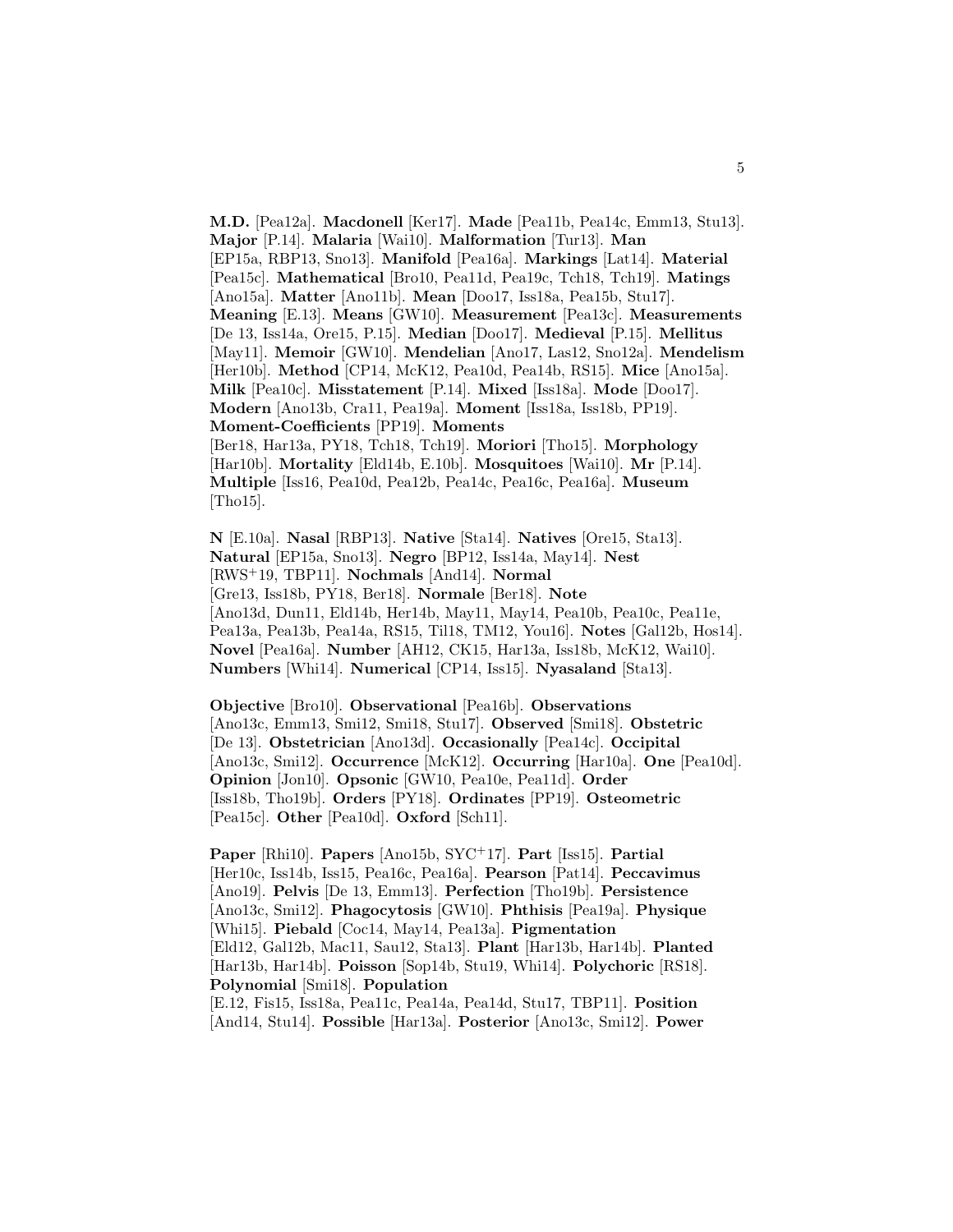[Mac11]. **Practice** [Stu19]. **Prediction** [De 13]. **Preliminary** [Til18, War17]. **Prevalence** [E.12]. **Prints** [Wai15]. **Probabilities** [McK12]. **Probability** [Pea11c, Pea14d, Stu17]. **Probable** [Ano13e, Ano17, Her10a, Her10c, Iss16, Pea13d, Pea15b, Pea17, RS15, Sop13, Sop14a, YP16]. **Problem** [Har16, Pea15c]. **Produced** [Har13b, Har14b]. **Product** [Iss18b, PY18]. **Product-Moment** [Iss18b]. **Product-Moments** [PY18]. **Products** [Iss18a]. **Professor** [Pat14, Pea11e]. **Proof** [P.12]. **Proper** [Smi18]. **Properties** [Pea16a]. **Provinces** [Mac13]. **Psychical** [Pea19b]. **Psychophysical** [Tho19a]. **Pulse** [Bel11, Whi15].

**Quadrature** [Eve19]. **Quality** [Pea10c]. **Quantitative** [Har10b]. **Quantity** [Pea10c]. **Queens** [Lat14, TBP11].

**R** [Ano15a, Ker17]. **R.** [Ano15b, SYC<sup>+</sup>17]. **Race** [Mac11, Sta14]. **Racial** [Las12]. **Random** [Gre13, Pea14a]. **Range** [PP19]. **Ranks** [Pea14b]. **Rapidity** [Til18]. **Rate** [Wai10, Pea19a]. **Rates** [Bel11, E.13, EP15b, May10, E.13]. **Ratio** [Iss14b, Iss15, Pea10e, Pea11b, Stu13]. **Rays** [CK15]. **Ready** [Ano13d]. **Really** [Pea11c, Pea14d]. **Reckoner** [Ano13d]. **Records** [Ano15a]. **Recuperative** [Mac11]. **Reference** [Ano13c, BP12, De 13, GW10, Pea10e, Pea14d, Pea16c, Smi12]. **Regard** [Pea14c]. **Regression** [Iss16, Pea16b]. **Rejoinder** [Gal10, Pea14e]. **Relation** [Bel11, Doo17, Eld12, Sau12, Wai10]. **Relationship** [E.13, Har13b, Har14b, RBP13]. **Relationships** [E.13]. **Remarks** [Pea11a, Pea11e]. **Reply** [Pat14]. **Report** [War17]. **Representation** [Iss17]. **Reproductive** [Her14b]. **Respiration** [Whi15]. **Results** [Sch11]. **Review** [E.10a, E.10b, E.13]. **Reviewers** [Sno12b]. **Rome** [Mac13]. **Royal** [Tho15]. **S.** [RWS<sup>+</sup>19]. **Same** [Pea11c, Pea12b, Pea14d]. **Sample** [Stu17]. **Samples** [Ano15b, Fis15, GW10, Iss18a, Pea11c, Pea14d, SYC<sup>+</sup>17, You16]. **Sampling** [Gre13]. **Sanguinaria** [Har10b]. **Sassafras** [Gri19]. **School** [Eld14a, Jon10, Wai11]. **Second** [GB13, Sop13, GW10, Rhi10]. **Seed** [Har13b, Har14b]. **Segregation** [Lee15]. **Selection** [EP15a, Her14b, Hir13, Mac11, Pea12c, Sau12, Sno13]. **Selective** [Har10a].

**Separate** [Pea10c]. **Serial** [Sop14a]. **Series** [Ano13c, Pea15a, Smi12]. **Sexing** [Pea15c]. **Sheppard** [P.12]. **Should** [Pea14a]. **Significance** [GP11]. **Simplified** [McK12]. **since** [Pea19a]. **Single** [TBP11]. **Skew** [Iss16]. **Skull** [BP12, Iss14a]. **Skulls** [Ano13c, Smi12]. **Slopes** [PP19]. **Small** [Ano15b, SYC<sup>+</sup>17, Whi14]. **Somatic** [Har11]. **Some** [CK15, Her14a, Pea10a, Pea16a, War17]. **Space** [Stu14, And14]. **Special** [BP12, De 13, GW10, Pea10e, Pea14d, Pea16c]. **Specimens** [Emm13]. **Split** [MP13b, MP13a]. **Split-Foot** [MP13b, MP13a]. **Spurious** [And14, Har14a, Stu14]. **Squamosa** [Ano13c, Smi12]. **Square** [Pea15b]. **Squaw** [Emm13]. **Stable** [Pea14a]. **Standard** [Ano15b, Smi18, You16].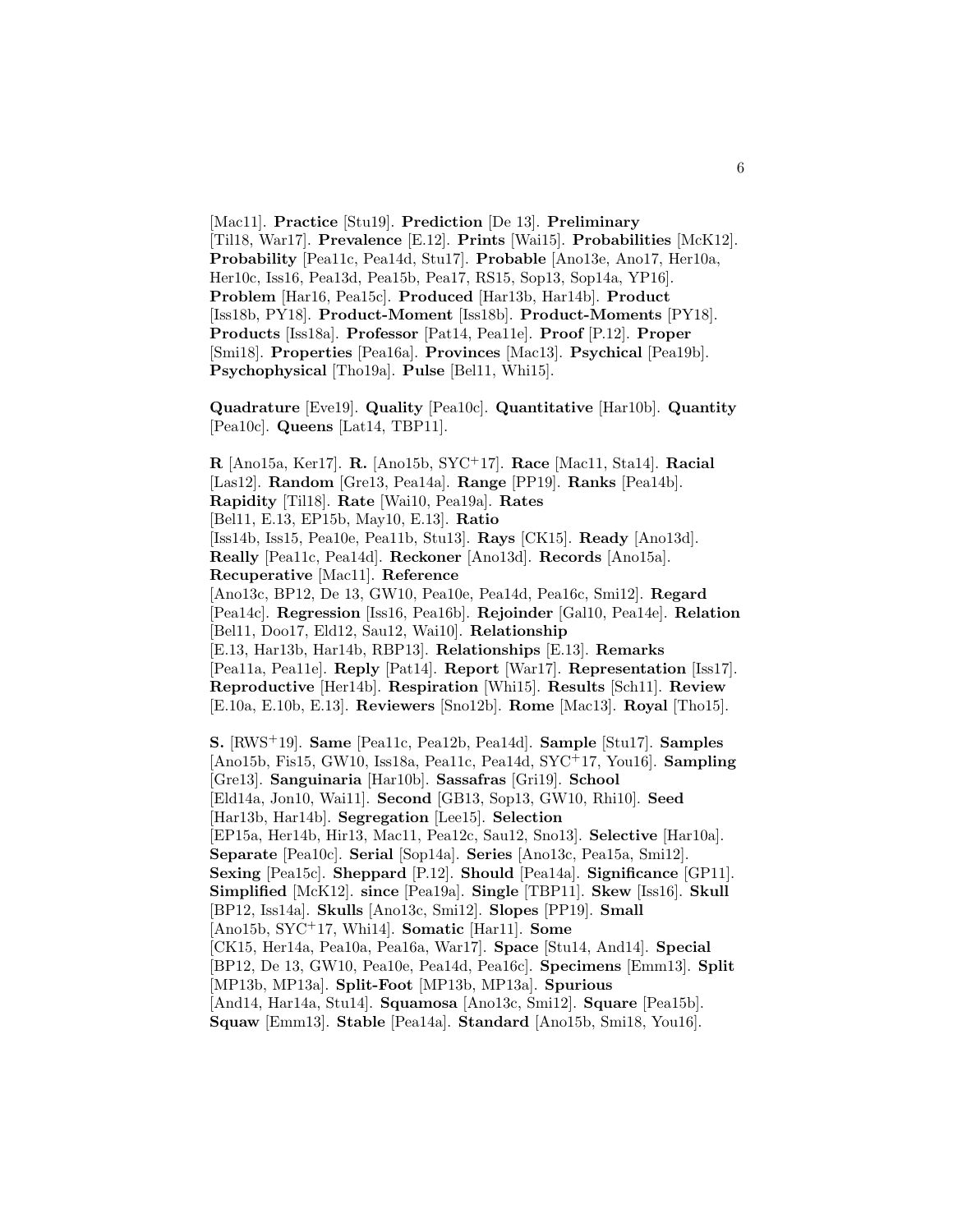**Staphylea** [Har10a]. **State** [Pea14a]. **Statistical** [Hos14, Iss17, May10, Pat14, Pea13e, Pea14e, Sim14, Sno12b]. **Statistics** [Pea19c]. **Stature** [Bel11, Eld12]. **Steadiness** [Til18]. **Strains** [Pea14d]. **Student** [Ano15b, SYC<sup>+</sup>17]. **Studied** [Pea14c]. **Studies** [Her14a, E.13]. **Study** [BP12, Bro10, Emm13, GW10, GB13, Har10b, Her10b, May10, Pat14, Pea13e, Pea14e, RWS<sup>+</sup>19, RBP13, Sim14, Sta13, TBP11, Tho15, Wai10, Whi15]. **Subject** [Pea14c]. **Substitutes** [Her11]. **Suffering** [Mac11]. **Suggested** [Her11]. **Suitable** [Gre13]. **Supplementary** [Eve12, Lee17]. **Surface** [Pea13b, PY18]. **Surgeons** [Tho15]. **Susceptibility** [Mac11]. **Synchondrosis** [Ano13c, Smi12]. **Syphilis** [E.12].

**T** [E.10a]. **Table** [E.13, Lee14, Pea13d, RS18]. **Tables** [E.10b, Eve10, Eve12, Lee17, Pea16b, Rhi10, Sop14b, Stu17]. **Tail** [Lee14]. **taken** [Iss18a]. **Tchebycheff** [Pea19c]. **Teacher** [Jon10, GP11, Wai11]. **Teeth** [Roc11]. **Temperature** [Whi15]. **Terminals** [PP19]. **Tern** [RPB14, RWS<sup>+</sup>19]. **Test** [Pea16b]. **Tetrachoric** [Eve10, Eve12, Lee17]. **Th.** [Pea12a]. **their** [Bel11]. **Theorems** [Pea19c]. **Theoretical** [Pea16b]. **Theories** [PH13]. **Theory** [E.10b, Pea12c, Pea16c, Pea19c]. **there** [PP19]. **Thiele** [E.10a]. **Third** [TBP11]. **Those** [Pea14c]. **Three** [You16]. **Time** [And14, Stu14]. **Tooth** [Roc11]. **Tooth-Brush** [Roc11]. **Treatment** [Pea19a]. **Trout** [Jen12]. **Trypanosome** [Pea14d]. **Tubercle** [Pea19a]. **Tuberculosis** [Lee15]. **Two** [Iss18a, Pea11c, Pea14d, PY18, You16]. **Type** [BP11, Rhi10]. **Type-Contours** [BP11]. **Types** [Pea15a].

**Umbel** [CK15]. **Umbelliferae** [CK15]. **Unequal** [McK12]. **Unique** [Stu17]. **Universe** [Pea16a]. **Urban** [E.12]. **Used** [Pea16b].

**Value** [Jon10]. **Values** [Dun11, Fis15, Har14a, Iss18a, Smi16, Smi18]. **Variability** [GB13, Jen12]. **Variable** [Pea10d]. **Variables** [Ber18, Iss18a, Iss18b]. **Variate** [CP14, RS15]. **Variates** [PY18]. **Variation** [CK15, Gri19, Pea12c, Sim14]. **Variations** [Emm13]. **Various** [PY18]. **Vespa** [Lat14, TBP11]. **View** [Las12]. **Viscera** [GB13]. **Volume** [Ano11c, Ano13f, Ano14b, Ano15c, Ano18]. **Vulgaris** [Lat14, TBP11].

**W.** [Ano15a, Ker17]. **Webb** [Pea12a]. **Weight** [Eld12, Eld14a, GB13, Har13b, Har14b]. **Weldon** [Ano15a]. **Which** [Pea15a, Stu17, TM12]. **Who** [Pea14c]. **Whorl** [Har11]. **Within** [Har14a]. **Without** [YP16]. **Women** [Eld14b]. **Work** [Pea14d]. **Workers** [Lat14, Sno12b].

**Young** [Jen12].

**Zaaijer** [Ano13c, Smi12].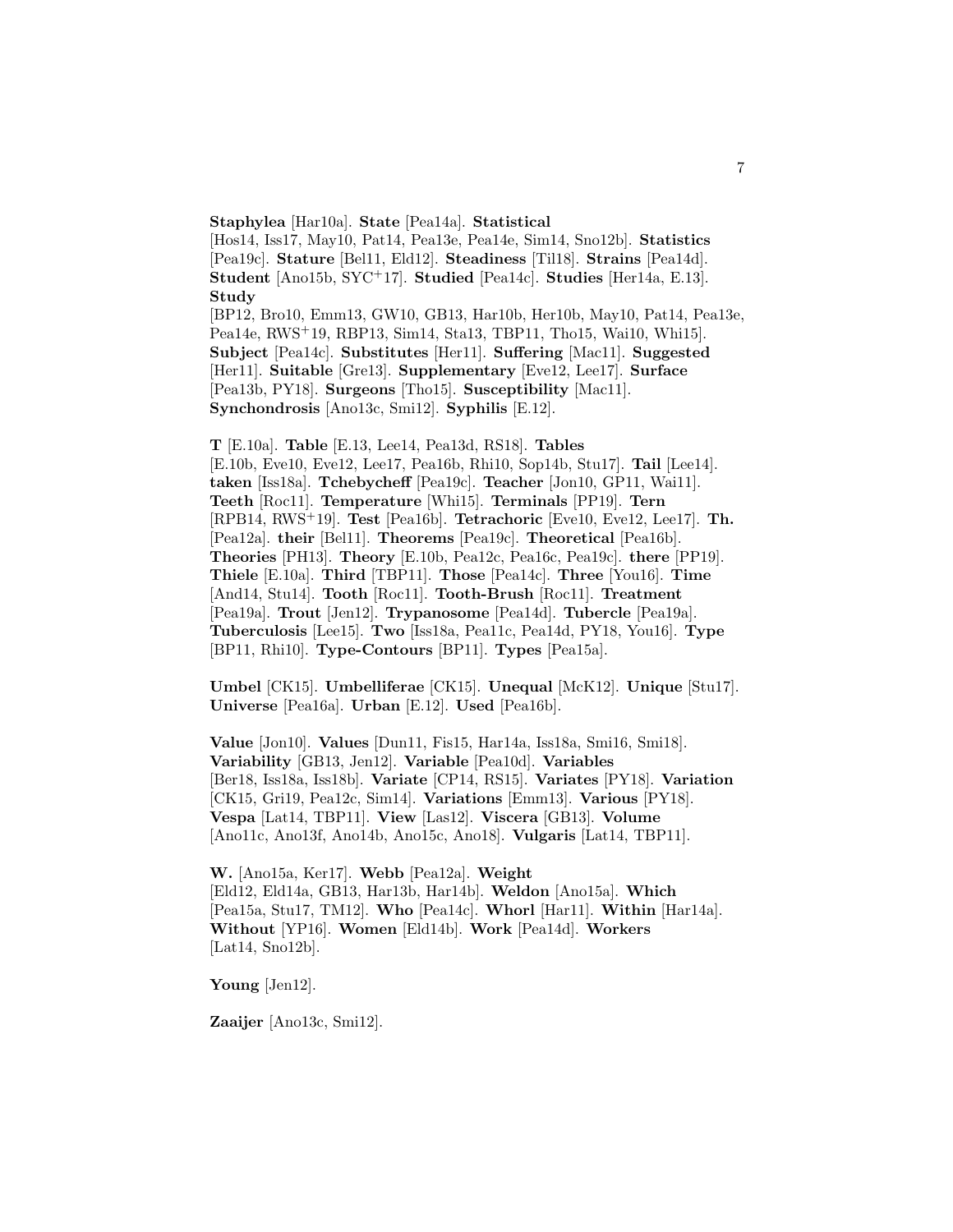# **References**

### **Acton:1912:INE**

[AH12] Hugh W. Acton and W. F. Harvey. The increase in the number of erythrocytes with altitude. Biometrika, 8(3/4):280–291, January 1912. CODEN BIOKAX. ISSN 0006-3444 (print), 1464-3510 (electronic). URL http://www.jstor.org/stable/2331583.

# **Adler:1910:HEC**

[AM10] J. E. Adler and J. McIntosh. Histological examination of a case of albinism. Biometrika, 7(3):237–243, April 1910. CODEN BIOKAX. ISSN 0006-3444 (print), 1464-3510 (electronic). URL http://www. jstor.org/stable/2345383.

### **Anderson:1914:NES**

[And14] O. Anderson. Nochmals über "The Elimination of Spurious Correlation Due to Position in Time or Space (German) [Comments on ... ]. Biometrika, 10(2/3):269–279, November 1914. CODEN BIOKAX. ISSN 0006-3444 (print), 1464-3510 (electronic). URL http://www. jstor.org/stable/2331784.

# **Anonymous:1910:B**

[Ano10] Anonymous. Bibliography. Biometrika, 7(3):414–420, April 1910. CODEN BIOKAX. ISSN 0006-3444 (print), 1464-3510 (electronic). URL http://www.jstor.org/stable/2345399.

#### **Anonymous:1911:FG**

[Ano11a] Anonymous. Francis Galton. Biometrika, 8(1/2):??, July 1911. CODEN BIOKAX. ISSN 0006-3444 (print), 1464-3510 (electronic). URL http://www.jstor.org/stable/2331435.

#### **Anonymous:1911:FM**

[Ano11b] Anonymous. Front matter. Biometrika, 8(1/2):ii, July 1911. CO-DEN BIOKAX. ISSN 0006-3444 (print), 1464-3510 (electronic). URL http://www.jstor.org/stable/2331434.

### **Anonymous:1911:VI**

[Ano11c] Anonymous. Volume information. Biometrika, 8(1/2):i–vii, July 1911. CODEN BIOKAX. ISSN 0006-3444 (print), 1464-3510 (electronic). URL http://www.jstor.org/stable/2331433.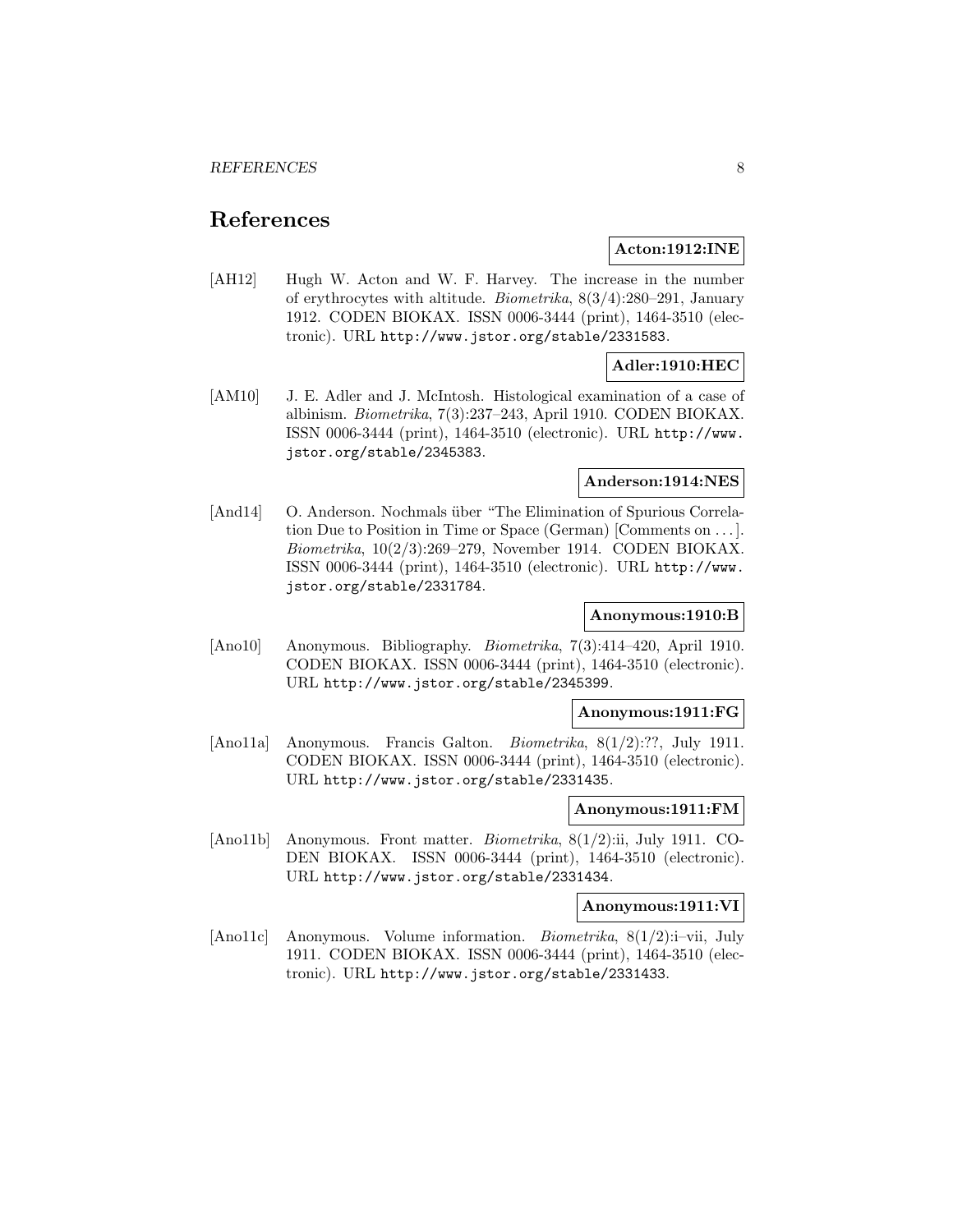#### **Anonymous:1913:B**

[Ano13a] Anonymous. Bibliography. Biometrika, 9(1/2):140–158, March 1913. CODEN BIOKAX. ISSN 0006-3444 (print), 1464-3510 (electronic). URL http://www.jstor.org/stable/2331804.

### **Anonymous:1913:CAM**

[Ano13b] Anonymous. Corrigenda: "Anthropometry of Modern Egyptians". Biometrika, 9(1/2):332, March 1913. CODEN BIOKAX. ISSN 0006- 3444 (print), 1464-3510 (electronic). URL http://www.jstor.org/ stable/2331811. See [Cra11].

### **Anonymous:1913:COO**

[Ano13c] Anonymous. Corrigenda: "Observations on the Occipital Bone in a Series of Egyptian Skulls, with Especial Reference to the Persistence of the *Synchondrosis Condylo-Squamosa* (Zaaijer; *Synchon*drosis Intraoccipitalis Posterior, B.N.A.)". Biometrika, 9(1/2):332, March 1913. CODEN BIOKAX. ISSN 0006-3444 (print), 1464-3510 (electronic). URL http://www.jstor.org/stable/2331810. See [Smi12].

### **Anonymous:1913:NRR**

[Ano13d] Anonymous. Note on a ready reckoner for the obstetrician. Biometrika, 9(3/4):539–540, October 1913. CODEN BIOKAX. ISSN 0006-3444 (print), 1464-3510 (electronic). URL http://www.jstor. org/stable/2331908.

### **Anonymous:1913:PEF**

[Ano13e] Anonymous. On the probable errors of frequency constants. Biometrika, 9(1/2):1–10, March 1913. CODEN BIOKAX. ISSN 0006-3444 (print), 1464-3510 (electronic). URL http://www.jstor. org/stable/2331796.

#### **Anonymous:1913:VI**

[Ano13f] Anonymous. Volume information. Biometrika, 9(1/2):i–vii, March 1913. CODEN BIOKAX. ISSN 0006-3444 (print), 1464-3510 (electronic). URL http://www.jstor.org/stable/2331795.

### **Anonymous:1914:A**

[Ano14a] Anonymous. Announcement. Biometrika, 10(1):196, April 1914. CODEN BIOKAX. ISSN 0006-3444 (print), 1464-3510 (electronic). URL http://www.jstor.org/stable/2331751.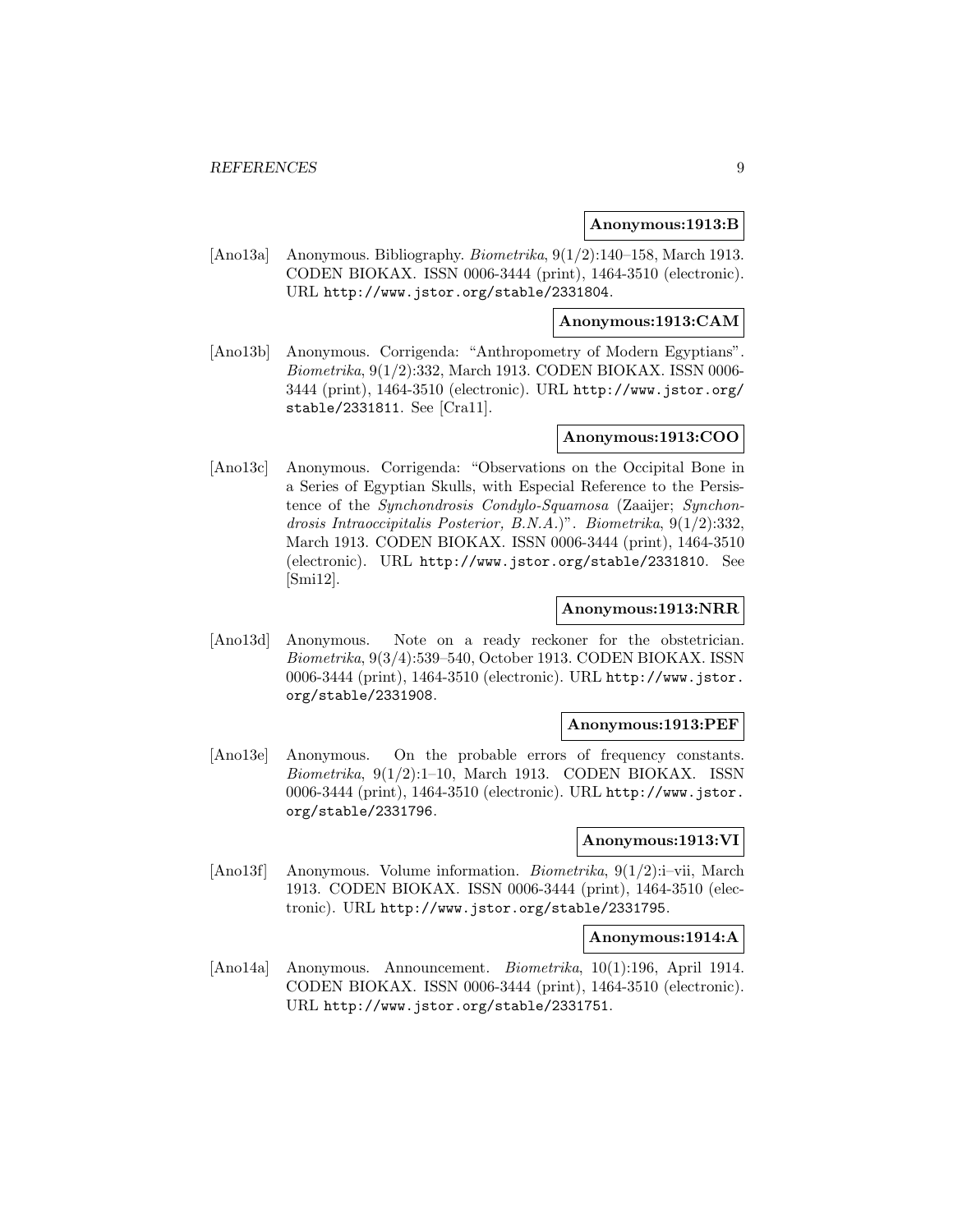### **Anonymous:1914:VI**

[Ano14b] Anonymous. Volume information. Biometrika, 10(1):i–vi, April 1914. CODEN BIOKAX. ISSN 0006-3444 (print), 1464-3510 (electronic). URL http://www.jstor.org/stable/2331736.

### **Anonymous:1915:ABW**

[Ano15a] Anonymous. Appendix to Biometrika: W. F. R. Weldon's mice breeding experiments. Records of matings. *Biometrika*,  $11(1/2)$ : 145+1–60, November 1915. CODEN BIOKAX. ISSN 0006- 3444 (print), 1464-3510 (electronic). URL http://www.jstor.org/ stable/2331887.

### **Anonymous:1915:EDS**

[Ano15b] Anonymous. Editorial: On the distribution of the standard deviations of small samples: Appendix I. To papers by "Student" and R. A. Fisher. Biometrika, 10(4):522–529, May 1915. CODEN BIOKAX. ISSN 0006-3444 (print), 1464-3510 (electronic). URL http://www. jstor.org/stable/2331839.

### **Anonymous:1915:VI**

[Ano15c] Anonymous. Volume information. Biometrika, 11(1/2):i–vi, November 1915. CODEN BIOKAX. ISSN 0006-3444 (print), 1464-3510 (electronic). URL http://www.jstor.org/stable/2331879.

### **Anonymous:1917:PEM**

[Ano17] Anonymous. The probable error of a Mendelian class frequency. Biometrika, 11(4):429–432, May 1917. CODEN BIOKAX. ISSN 0006-3444 (print), 1464-3510 (electronic). URL http://www.jstor. org/stable/2331834.

#### **Anonymous:1918:VI**

[Ano18] Anonymous. Volume information. Biometrika,  $12(1/2)$ :i–iv, November 1918. CODEN BIOKAX. ISSN 0006-3444 (print), 1464-3510 (electronic). URL http://www.jstor.org/stable/2331928.

### **Anonymous:1919:P**

[Ano19] Anonymous. Peccavimus. Biometrika, 12(3/4):259–281, November 1919. CODEN BIOKAX. ISSN 0006-3444 (print), 1464-3510 (electronic). URL http://www.jstor.org/stable/2331770.

# **Bell:1911:PBR**

[Bel11] Julia Bell. On pulse and breathing rates and their relation to stature. Biometrika, 8(1/2):232–236, July 1911. CODEN BIOKAX. ISSN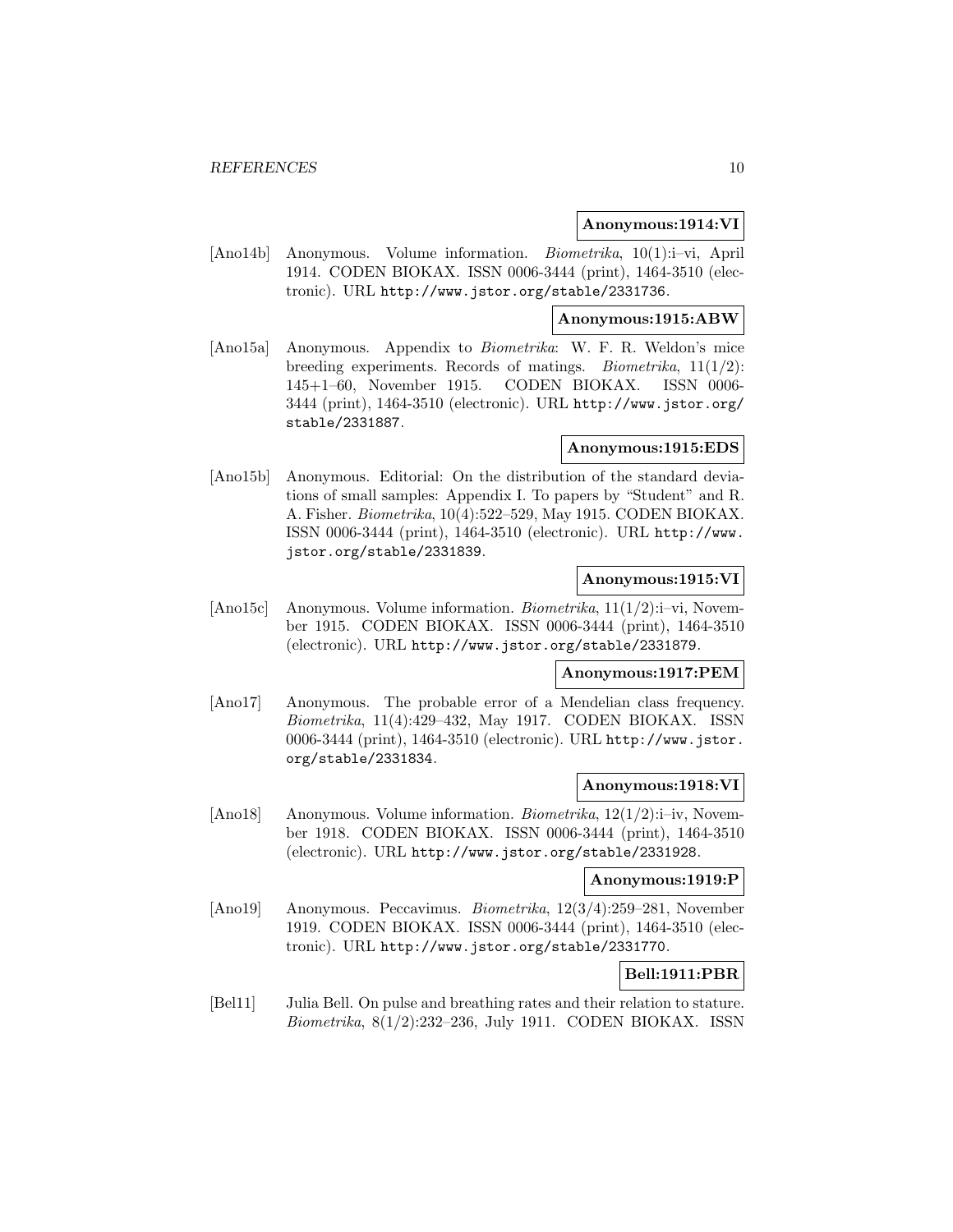0006-3444 (print), 1464-3510 (electronic). URL http://www.jstor. org/stable/2331447.

# **Bergstrom:1918:MFC**

[Ber18] Sverker Bergstrom. Sur les moments de la fonction de correlation normale de *n* variables. (French) [On the moments of the normal correlation function of *n* variables]. *Biometrika*,  $12(1/2):177-183$ , November 1918. CODEN BIOKAX. ISSN 0006-3444 (print), 1464- 3510 (electronic). URL http://www.jstor.org/stable/2331935.

### **Benington:1911:CTC**

[BP11] R. Crewdson Benington and Karl Pearson. Cranial type-contours. Biometrika, 8(1/2):123–201, July 1911. CODEN BIOKAX. ISSN 0006-3444 (print), 1464-3510 (electronic). URL http://www.jstor. org/stable/2331444.

### **Benington:1912:SNS**

[BP12] R. Crewdson Benington and Karl Pearson. A study of the Negro skull with special reference to the Congo and gaboon crania. Biometrika, 8(3/4):292–339, January 1912. CODEN BIOKAX. ISSN 0006-3444 (print), 1464-3510 (electronic). URL http://www.jstor. org/stable/2331584.

# **Brown:1910:OSM**

[Bro10] William Brown. An objective study of mathematical intelligence. Biometrika, 7(3):352–367, April 1910. CODEN BIOKAX. ISSN 0006-3444 (print), 1464-3510 (electronic). URL http://www.jstor. org/stable/2345389.

# **Cool:1915:VCN**

[CK15] C. Cool and A. N. Koopmans. Variation and correlation of the number of umbel rays of some Umbelliferae. Biometrika, 11(1/2):38–49, November 1915. CODEN BIOKAX. ISSN 0006-3444 (print), 1464- 3510 (electronic). URL http://www.jstor.org/stable/2331881.

#### **Claremont:1916:CBC**

[Cla16] C. A. Claremont. On the correlation between the "corrected" cancer and diabetes deathrates. Biometrika, 11(3):191–200, May 1916. CODEN BIOKAX. ISSN 0006-3444 (print), 1464-3510 (electronic). URL http://www.jstor.org/stable/2331847.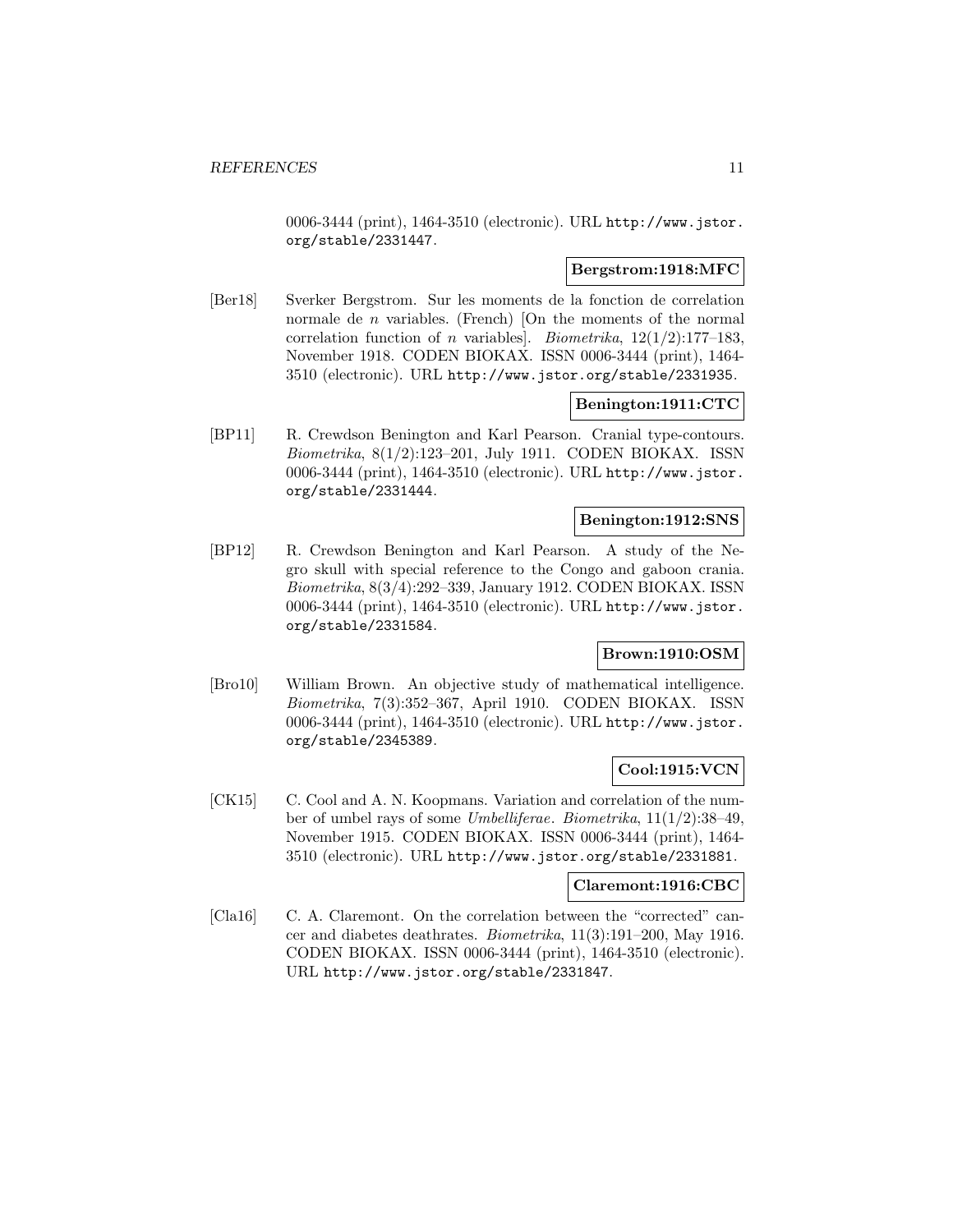### **Cockayne:1914:PF**

[Coc14] E. A. Cockayne. A piebald family. *Biometrika*,  $10(2/3):197-200$ , November 1914. CODEN BIOKAX. ISSN 0006-3444 (print), 1464- 3510 (electronic). URL http://www.jstor.org/stable/2331780.

### **Cave:1914:NIV**

[CP14] Beatrice M. Cave and Karl Pearson. Numerical illustrations of the variate difference correlation method. Biometrika, 10(2/3):340–355, November 1914. CODEN BIOKAX. ISSN 0006-3444 (print), 1464- 3510 (electronic). URL http://www.jstor.org/stable/2331787.

### **Craig:1911:AME**

[Cra11] J. I. Craig. Anthropometry of modern Egyptians. Biometrika, 8(1/2):66–78, July 1911. CODEN BIOKAX. ISSN 0006-3444 (print), 1464-3510 (electronic). URL http://www.jstor.org/ stable/2331440. See corrigenda [Ano13b].

### **Davenport:1910:DGC**

[Dav10] C. B. Davenport. Dr. Galloway's "canary breeding". Biometrika, 7(3):398–400, April 1910. CODEN BIOKAX. ISSN 0006-3444 (print), 1464-3510 (electronic). URL http://www.jstor.org/ stable/2345392.

# **DeSouza:1913:MPS**

[De 13] D. H. De Souza. The measurements of the pelvis, with special reference to obstetric prediction. Biometrika, 9(3/4):486–529, October 1913. CODEN BIOKAX. ISSN 0006-3444 (print), 1464-3510 (electronic). URL http://www.jstor.org/stable/2331903.

### **Doodson:1917:RMM**

[Doo17] Arthur T. Doodson. Relation of the mode, median and mean in frequency curves. Biometrika, 11(4):425–429, May 1917. CODEN BIOKAX. ISSN 0006-3444 (print), 1464-3510 (electronic). URL http://www.jstor.org/stable/2331833.

### **Duncker:1911:NHV**

[Dun11] Georg Duncker. Note on high values of  $\beta_1$  and  $\beta_2$ . Biometrika, 8(1/2):238, July 1911. CODEN BIOKAX. ISSN 0006-3444 (print), 1464-3510 (electronic). URL http://www.jstor.org/ stable/2331449.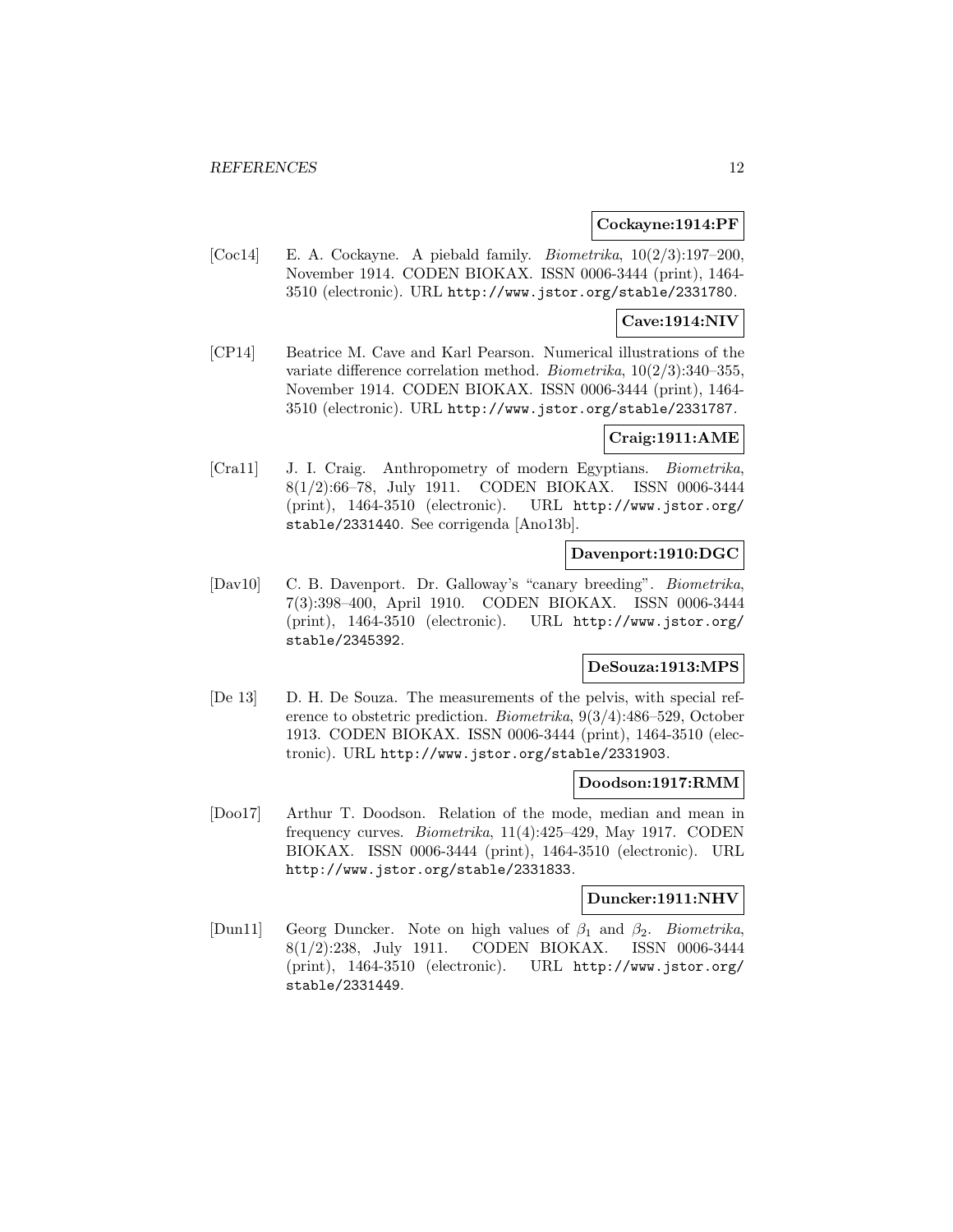# **E:1910:BRBa**

[E.10a] W. P. E. Book review: Interpolationsrechnung by T. N. Thiele. Biometrika, 7(3):413, April 1910. CODEN BIOKAX. ISSN 0006- 3444 (print), 1464-3510 (electronic). URL http://www.jstor.org/ stable/2345397.

# **E:1910:BRBb**

[E.10b] W. P. E. Book review: The Theory of the Construction of Tables of Mortality by G. F. Hardy. Biometrika, 7(3):413–414, April 1910. CODEN BIOKAX. ISSN 0006-3444 (print), 1464-3510 (electronic). URL http://www.jstor.org/stable/2345398.

# **E:1912:AAP**

[E.12] W. P. E. An attempt to ascertain the prevalence of syphilis in a large urban population. Biometrika, 8(3/4):437, January 1912. CODEN BIOKAX. ISSN 0006-3444 (print), 1464-3510 (electronic). URL http://www.jstor.org/stable/2331595.

# **E:1913:BRB**

[E.13] W. P. E. Book review: Studies in the Meaning and Relationships of Birth and Death Rates. I. The Relationship Between "Corrected" Death-Rates and Life Table Death-Rates by John Brownlee. Biometrika, 9(3/4):537, October 1913. CODEN BIOKAX. ISSN 0006-3444 (print), 1464-3510 (electronic). URL http://www.jstor. org/stable/2331906.

### **Elderton:1912:RSW**

[Eld12] Ethel M. Elderton. On the relation of stature and weight to pigmentation. Biometrika, 8(3/4):340–353, January 1912. CODEN BIOKAX. ISSN 0006-3444 (print), 1464-3510 (electronic). URL http://www.jstor.org/stable/2331585.

#### **Elderton:1914:HWS**

[Eld14a] Ethel M. Elderton. Height and weight of school children in Glasgow. Biometrika, 10(2/3):288–339, November 1914. CODEN BIOKAX. ISSN 0006-3444 (print), 1464-3510 (electronic). URL http://www. jstor.org/stable/2331786.

#### **Elderton:1914:NIM**

[Eld14b] Ethel M. Elderton. Note on infantile mortality and employment of women. Biometrika, 10(1):193–196, April 1914. CODEN BIOKAX. ISSN 0006-3444 (print), 1464-3510 (electronic). URL http://www. jstor.org/stable/2331750.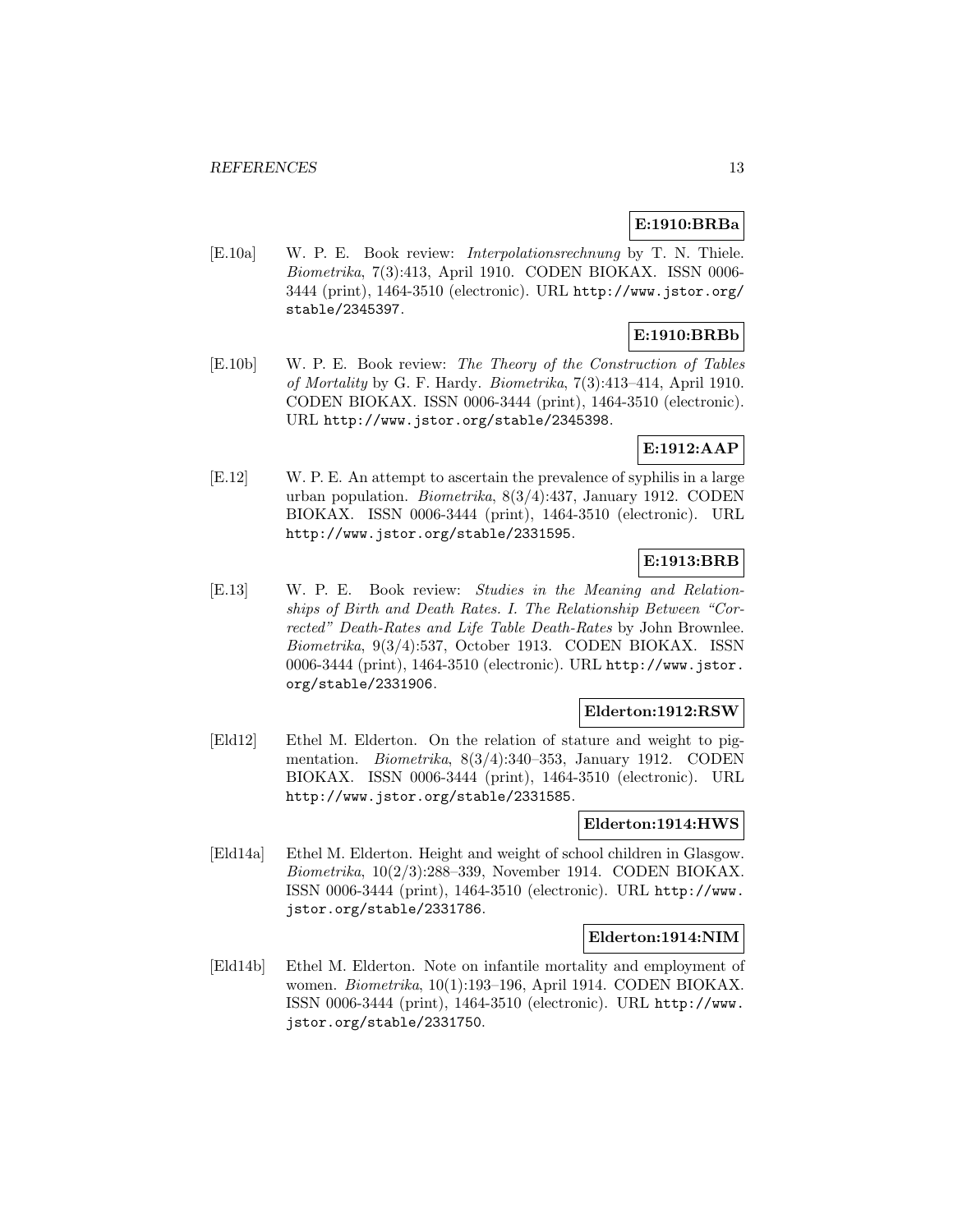### **Elderton:1919:LHA**

[Eld19] Ethel M. Elderton. Life-history albums. Biometrika, 12(3/4): 373–374, November 1919. CODEN BIOKAX. ISSN 0006-3444 (print), 1464-3510 (electronic). URL http://www.jstor.org/ stable/2331778.

### **Emmons:1913:SVF**

[Emm13] Arthur Brewster Emmons. A study of the variations in the female pelvis, based on observations made on 217 specimens of the American Indian squaw. Biometrika, 9(1/2):34–57, March 1913. CODEN BIOKAX. ISSN 0006-3444 (print), 1464-3510 (electronic). URL http://www.jstor.org/stable/2331799.

### **Elderton:1915:FEN**

[EP15a] Ethel M. Elderton and Karl Pearson. Further evidence of natural selection in man. *Biometrika*,  $10(4):488-506$ , May 1915. CODEN BIOKAX. ISSN 0006-3444 (print), 1464-3510 (electronic). URL http://www.jstor.org/stable/2331837.

### **Elderton:1915:IID**

[EP15b] Ethel M. Elderton and Karl Pearson. The influence of isolation on the diphtheria attack- and death-rates. Biometrika, 10(4):549–569, May 1915. CODEN BIOKAX. ISSN 0006-3444 (print), 1464-3510 (electronic). URL http://www.jstor.org/stable/2331841.

#### **Everitt:1910:TTF**

[Eve10] P. F. Everitt. Tables of the tetrachoric functions for fourfold correlation tables. Biometrika, 7(4):437–451, November 1910. CODEN BIOKAX. ISSN 0006-3444 (print), 1464-3510 (electronic). URL http://www.jstor.org/stable/2345377.

# **Everitt:1912:STF**

[Eve12] P. F. Everitt. Supplementary tables for finding the correlation coefficient from tetrachoric groupings. Biometrika, 8(3/4):385–395, January 1912. CODEN BIOKAX. ISSN 0006-3444 (print), 1464-3510 (electronic). URL http://www.jstor.org/stable/2331587.

### **Everitt:1919:QC**

[Eve19] P. F. Everitt. Quadrature coefficients. Biometrika, 12(3/4):282–283, November 1919. CODEN BIOKAX. ISSN 0006-3444 (print), 1464- 3510 (electronic). URL http://www.jstor.org/stable/2331771.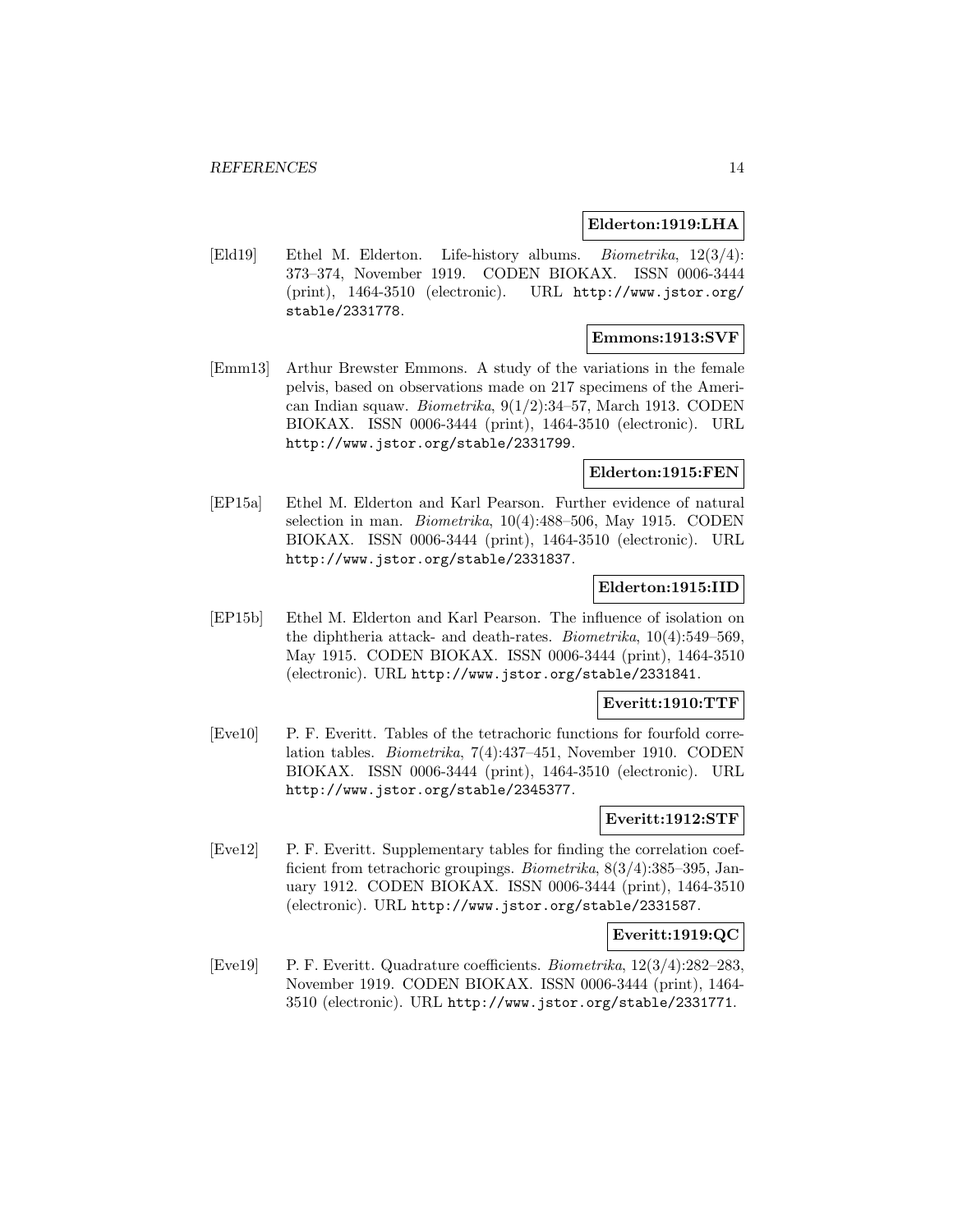### **Fisher:1915:FDV**

[Fis15] R. A. Fisher. Frequency distribution of the values of the correlation coefficient in samples from an indefinitely large population. Biometrika, 10(4):507–521, May 1915. CODEN BIOKAX. ISSN 0006-3444 (print), 1464-3510 (electronic). URL http://www.jstor. org/stable/2331838.

### **Galloway:1910:CBR**

[Gal10] A. Rudolf Galloway. Canary breeding. A rejoinder to C. B. Davenport. Biometrika, 7(3):401–403, April 1910. CODEN BIOKAX. ISSN 0006-3444 (print), 1464-3510 (electronic). URL http://www. jstor.org/stable/2345393.

## **Galloway:1912:HC**

[Gal12a] A. Rudolf Galloway. Hybridisation of canaries. Biometrika, 8 (3/4):435–436, January 1912. CODEN BIOKAX. ISSN 0006- 3444 (print), 1464-3510 (electronic). URL http://www.jstor.org/ stable/2331594.

### **Galloway:1912:NPH**

[Gal12b] A. Rudolf Galloway. Notes on the pigmentation of the human Iris. Biometrika, 8(3/4):267–279, January 1912. CODEN BIOKAX. ISSN 0006-3444 (print), 1464-3510 (electronic). URL http://www.jstor. org/stable/2331582.

# **Greenwood:1913:SSW**

[GB13] M. Greenwood, Jr. and J. W. Brown. A second study of the weight, variability and correlation of the human viscera. Biometrika, 9(3/4):473–485, October 1913. CODEN BIOKAX. ISSN 0006- 3444 (print), 1464-3510 (electronic). URL http://www.jstor.org/ stable/2331902.

### **Goring:1919:CBG**

[Gor19] Katie MacDonald Goring. Charles B. Goring 1870–1919. Biometrika, 12(3/4):297–307, November 1919. CODEN BIOKAX. ISSN 0006- 3444 (print), 1464-3510 (electronic). URL http://www.jstor.org/ stable/2331773.

### **Gilby:1911:STA**

[GP11] Walter H. Gilby and Karl Pearson. On the significance of the Teacher's appreciation of general intelligence. *Biometrika*,  $8(1/2)$ : 94–108, July 1911. CODEN BIOKAX. ISSN 0006-3444 (print), 1464- 3510 (electronic). URL http://www.jstor.org/stable/2331442.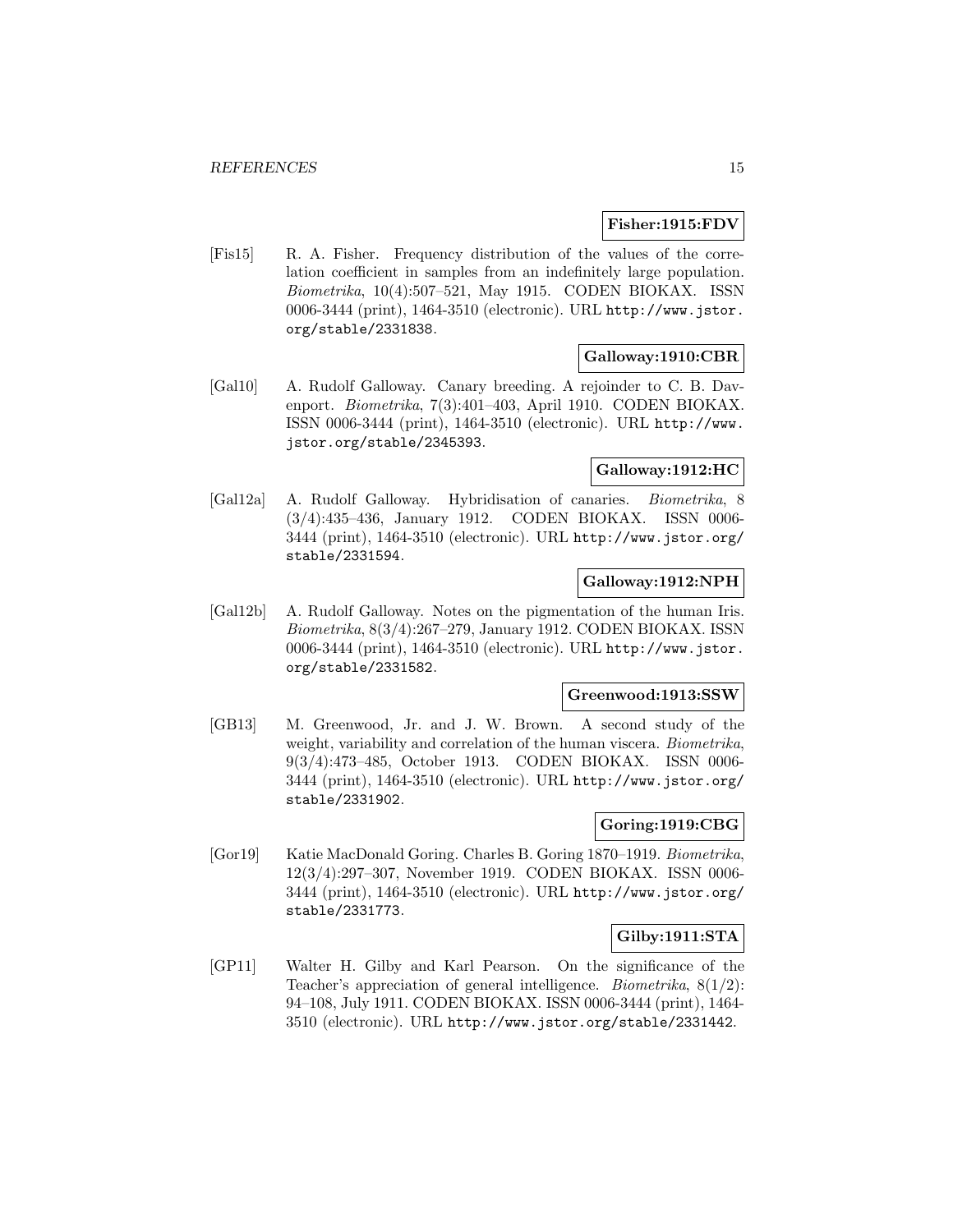### **Greenwood:1913:ERS**

[Gre13] M. Greenwood, Jr. On errors of random sampling in certain cases not suitable for the application of a "normal" curve of frequency. Biometrika, 9(1/2):69–90, March 1913. CODEN BIOKAX. ISSN 0006-3444 (print), 1464-3510 (electronic). URL http://www.jstor. org/stable/2331801.

# **Grier:1919:VDL**

[Gri19] N. M. Grier. Variation and distribution of leaves in sassafras. Biometrika, 12(3/4):372–373, November 1919. CODEN BIOKAX. ISSN 0006-3444 (print), 1464-3510 (electronic). URL http://www. jstor.org/stable/2331777.

### **Greenwood:1910:BSP**

[GW10] M. Greenwood, Jr. and J. D. C. White. A biometric study of phagocytosis with special reference to the "opsonic index". Second memoir. On the distribution of the means of samples. Biometrika, 7(4):505–530, November 1910. CODEN BIOKAX. ISSN 0006- 3444 (print), 1464-3510 (electronic). URL http://www.jstor.org/ stable/2345379.

# **Harris:1910:SEO**

[Har10a] J. Arthur Harris. On the selective elimination occurring during the development of the fruits of Staphylea. Biometrika, 7(4):452–504, November 1910. CODEN BIOKAX. ISSN 0006-3444 (print), 1464- 3510 (electronic). URL http://www.jstor.org/stable/2345378.

### **Harris:1910:QSM**

[Har10b] J. Arthur Harris. A quantitative study of the morphology of the fruit of the bloodroot, Sanguinaria canadensis. Biometrika, 7(3):305–351, April 1910. CODEN BIOKAX. ISSN 0006-3444 (print), 1464-3510 (electronic). URL http://www.jstor.org/stable/2345388.

# **Harris:1911:CBS**

[Har11] J. Arthur Harris. On the correlation between somatic characters and fertility: Illustrations from the involucral whorl of hibiscus. Biometrika, 8(1/2):52–65, July 1911. CODEN BIOKAX. ISSN 0006- 3444 (print), 1464-3510 (electronic). URL http://www.jstor.org/ stable/2331439.

# **Harris:1913:CIC**

[Har13a] J. Arthur Harris. On the calculation of intra-class and inter-class coefficients of correlation from class moments when the number of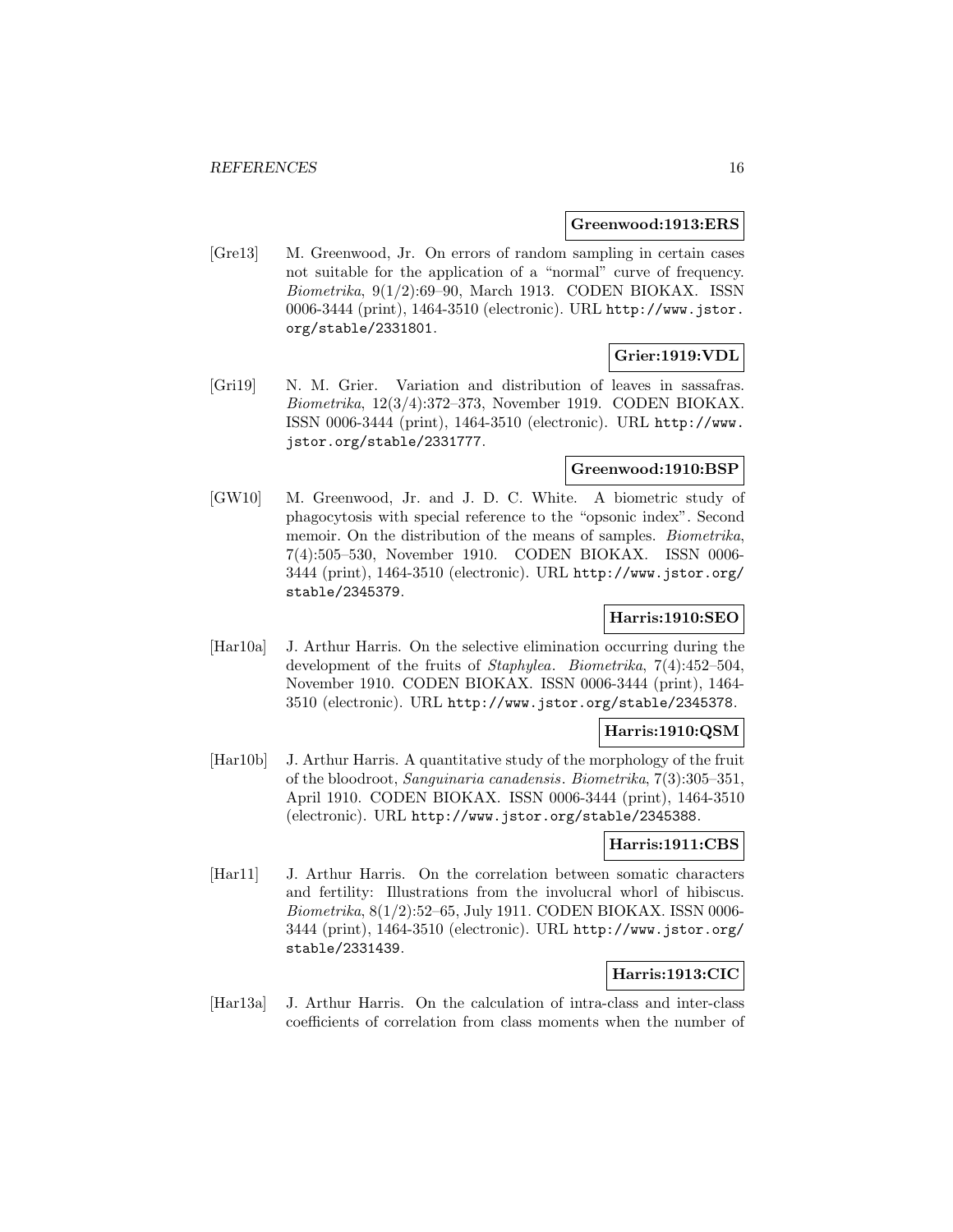possible combinations is large. Biometrika, 9(3/4):446–472, October 1913. CODEN BIOKAX. ISSN 0006-3444 (print), 1464-3510 (electronic). URL http://www.jstor.org/stable/2331901.

### **Harris:1913:RBW**

[Har13b] J. Arthur Harris. The relationship between the weight of the seed planted and the characteristics of the plant produced. I. Biometrika, 9(1/2):11–21, March 1913. CODEN BIOKAX. ISSN 0006-3444 (print), 1464-3510 (electronic). URL http://www.jstor. org/stable/2331797.

# **Harris:1914:SVI**

[Har14a] J. Arthur Harris. On spurious values of intra-class correlation coefficients arising from disorderly differentiation within the classes. Biometrika, 10(2/3):412–416, November 1914. CODEN BIOKAX. ISSN 0006-3444 (print), 1464-3510 (electronic). URL http://www. jstor.org/stable/2331791.

### **Harris:1914:RBW**

[Har14b] J. Arthur Harris. The relationship between the weight of the seed planted and the characteristics of the plant produced. II. Biometrika, 10(1):72–84, April 1914. CODEN BIOKAX. ISSN 0006- 3444 (print), 1464-3510 (electronic). URL http://www.jstor.org/ stable/2331740.

### **Harris:1916:CPH**

[Har16] J. Arthur Harris. A contribution to the problem of homotyposis: Data from the legume cercis canadensis. *Biometrika*, 11(3):201–214, May 1916. CODEN BIOKAX. ISSN 0006-3444 (print), 1464-3510 (electronic). URL http://www.jstor.org/stable/2331848.

### **Heron:1910:ADP**

[Her10a] David Heron. An abac for determining the probable errors of correlation coefficients. *Biometrika*, 7(3):411, April 1910. CODEN BIOKAX. ISSN 0006-3444 (print), 1464-3510 (electronic). URL http://www.jstor.org/stable/2345395.

### **Heron:1910:ICS**

[Her10b] David Heron. Inheritance in canaries: A study in Mendelism. Biometrika, 7(3):403–410, April 1910. CODEN BIOKAX. ISSN 0006-3444 (print), 1464-3510 (electronic). URL http://www.jstor. org/stable/2345394.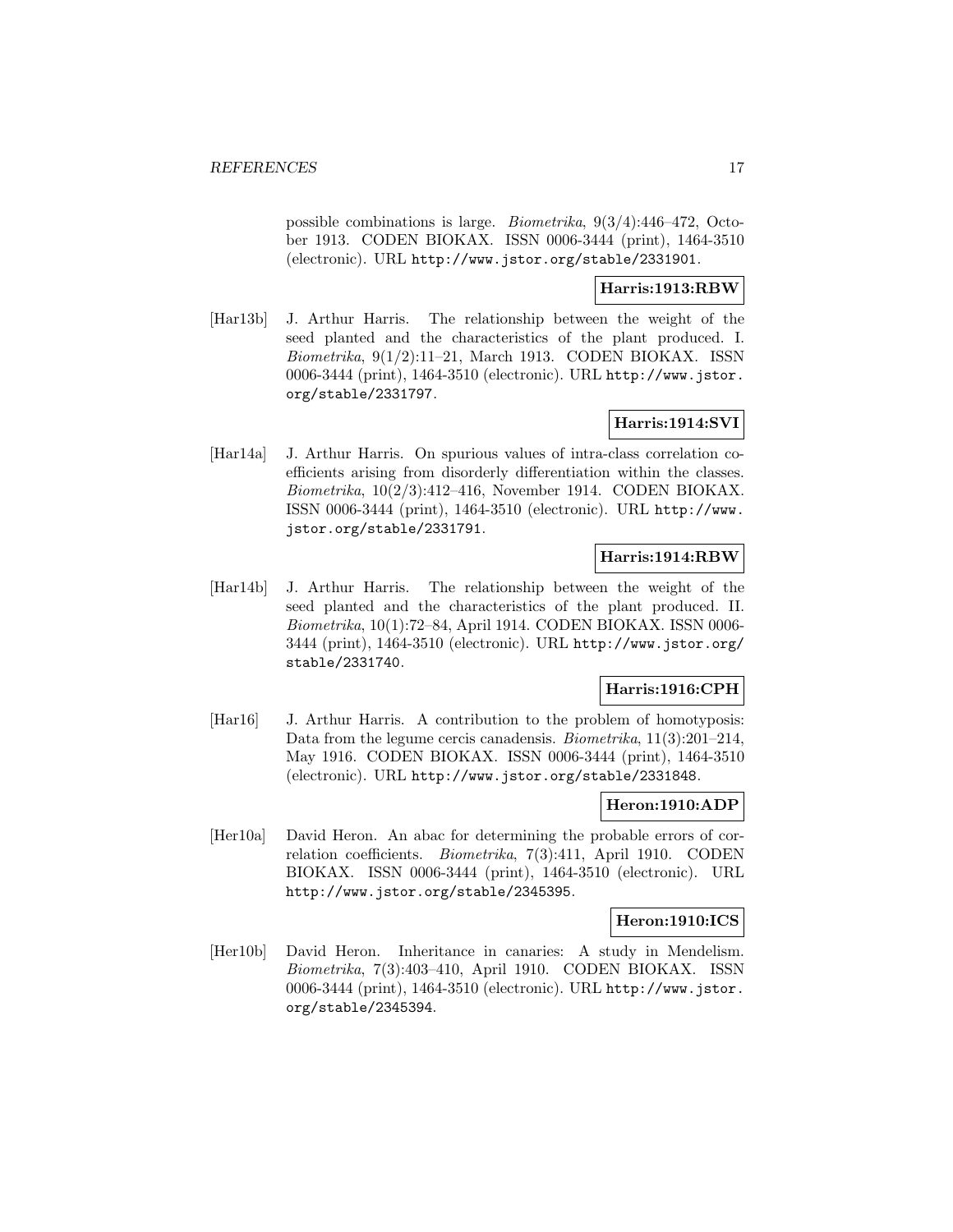### **Heron:1910:PEP**

[Her10c] David Heron. On the probable error of a partial correlation coefficient. Biometrika, 7(3):411–412, April 1910. CODEN BIOKAX. ISSN 0006-3444 (print), 1464-3510 (electronic). URL http://www. jstor.org/stable/2345396.

# **Heron:1911:DCF**

[Her11] David Heron. The danger of certain formulae suggested as substitutes for the correlation coefficient. *Biometrika*,  $8(1/2):109-122$ , July 1911. CODEN BIOKAX. ISSN 0006-3444 (print), 1464-3510 (electronic). URL http://www.jstor.org/stable/2331443.

### **Heron:1914:ESR**

[Her14a] David Heron. An examination of some recent studies of the inheritance factor in insanity. *Biometrika*,  $10(2/3)$ :356–383, November 1914. CODEN BIOKAX. ISSN 0006-3444 (print), 1464-3510 (electronic). URL http://www.jstor.org/stable/2331788.

### **Heron:1914:NRS**

[Her14b] David Heron. Note on reproductive selection. Biometrika, 10 (2/3):419–420, November 1914. CODEN BIOKAX. ISSN 0006- 3444 (print), 1464-3510 (electronic). URL http://www.jstor.org/ stable/2331794.

# **Hirshberg:1913:SIB**

[Hir13] Leonard Keene Hirshberg. Selection and intermediates in Bacillus Coli. Biometrika, 9(1/2):331–332, March 1913. CODEN BIOKAX. ISSN 0006-3444 (print), 1464-3510 (electronic). URL http://www. jstor.org/stable/2331809.

# **Hosny:1914:SNI**

[Hos14] M. Hosny. Statistical notes on the influence of education in Egypt. Biometrika, 10(2/3):280–287, November 1914. CODEN BIOKAX. ISSN 0006-3444 (print), 1464-3510 (electronic). URL http://www. jstor.org/stable/2331785.

#### **Isserlis:1914:FDC**

[Iss14a] L. Isserlis. Formulae for the determination of the capacity of the Negro skull from external measurements. Biometrika, 10(1):188–193, April 1914. CODEN BIOKAX. ISSN 0006-3444 (print), 1464-3510 (electronic). URL http://www.jstor.org/stable/2331748.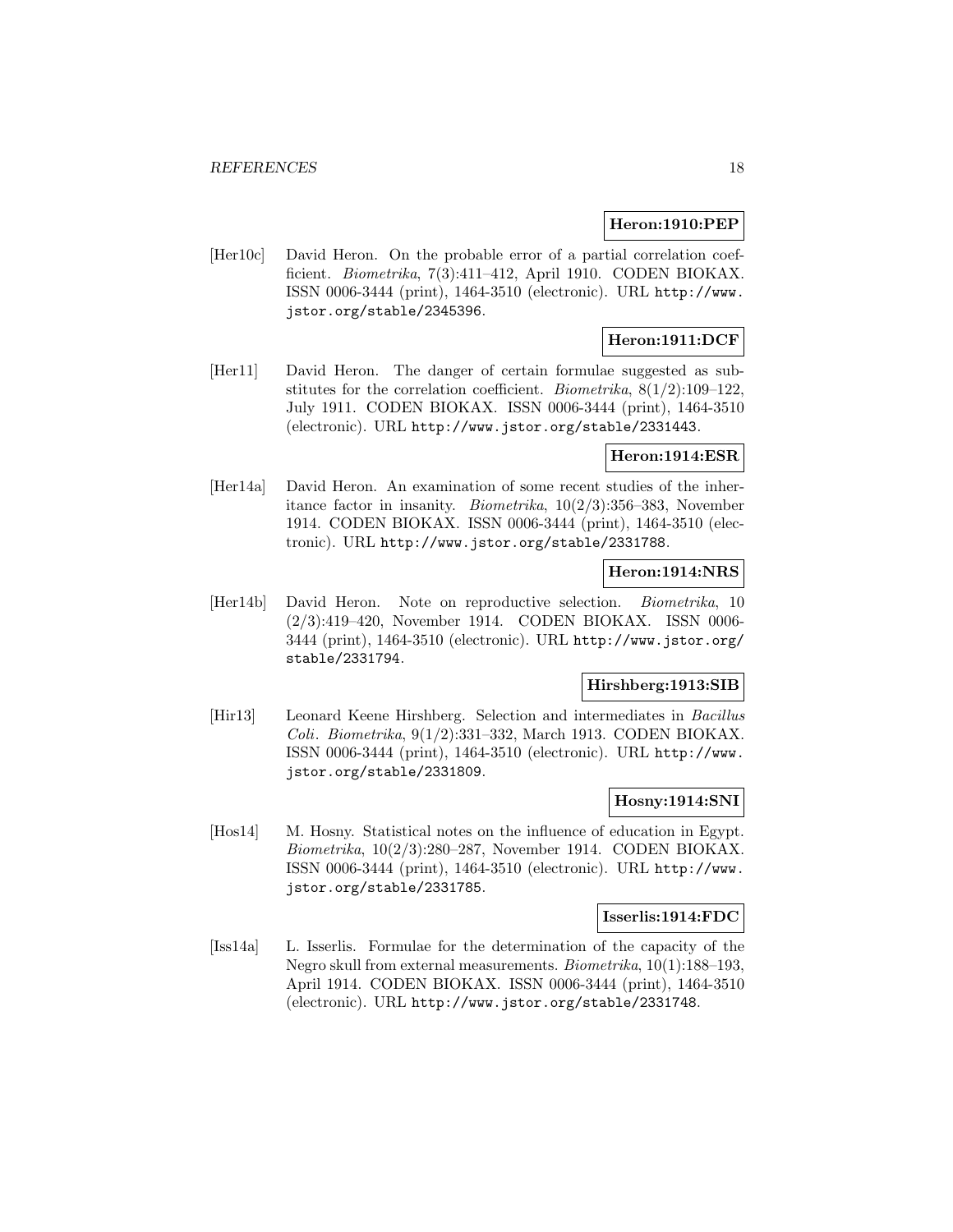### **Isserlis:1914:PCR**

[Iss14b] L. Isserlis. On the partial correlation ratio. Biometrika, 10 (2/3):391–411, November 1914. CODEN BIOKAX. ISSN 0006- 3444 (print), 1464-3510 (electronic). URL http://www.jstor.org/ stable/2331790.

# **Isserlis:1915:PCR**

[Iss15] L. Isserlis. On the partial correlation-ratio: Part II. Numerical. Biometrika,  $11(1/2)$ :50–66, November 1915. CODEN BIOKAX. ISSN 0006-3444 (print), 1464-3510 (electronic). URL http://www. jstor.org/stable/2331882.

### **Isserlis:1916:CPE**

[Iss16] L. Isserlis. On certain probable errors and correlation coefficients of multiple frequency distributions with skew regression. Biometrika, 11(3):185–190, May 1916. CODEN BIOKAX. ISSN 0006-3444 (print), 1464-3510 (electronic). URL http://www.jstor. org/stable/2331846.

### **Isserlis:1917:RSD**

[Iss17] L. Isserlis. On the representation of statistical data. Biometrika, 11(4):418–425, May 1917. CODEN BIOKAX. ISSN 0006-3444 (print), 1464-3510 (electronic). URL http://www.jstor.org/ stable/2331832.

# **Isserlis:1918:FDM**

[Iss18a] L. Isserlis. Formulae for determining the mean values of products of deviations of mixed moment coefficients in two to eight variables in samples taken from a limited population. Biometrika, 12 (1/2):183–184, November 1918. CODEN BIOKAX. ISSN 0006- 3444 (print), 1464-3510 (electronic). URL http://www.jstor.org/ stable/2331936.

### **Isserlis:1918:FPM**

[Iss18b] L. Isserlis. On a formula for the product-moment coefficient of any order of a normal frequency distribution in any number of variables. Biometrika, 12(1/2):134–139, November 1918. CODEN BIOKAX. ISSN 0006-3444 (print), 1464-3510 (electronic). URL http://www. jstor.org/stable/2331932.

# **Jenkinson:1912:GVC**

[Jen12] J. W. Jenkinson. Growth, variability and correlation in Young trout. Biometrika, 8(3/4):444–455, January 1912. CODEN BIOKAX. ISSN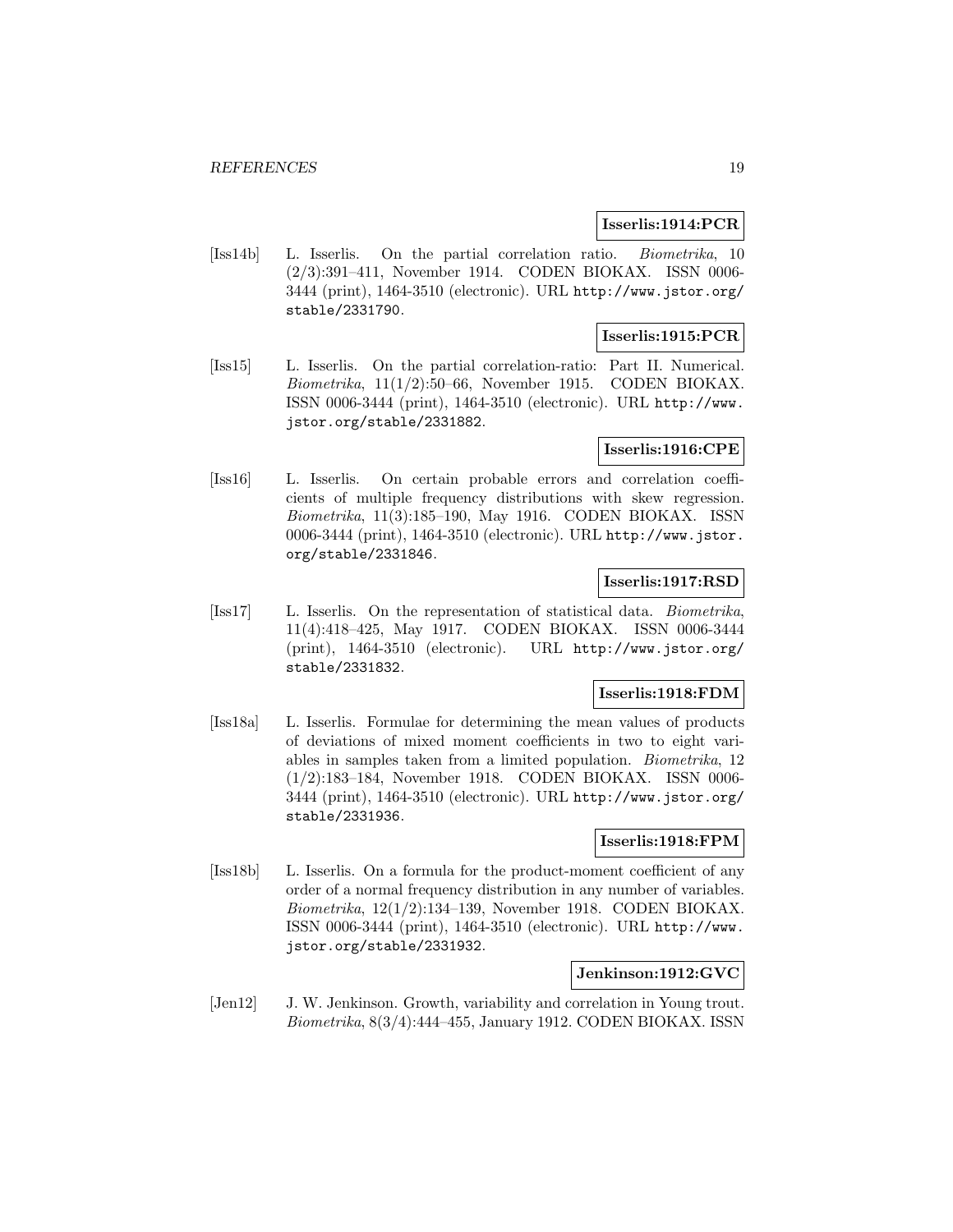0006-3444 (print), 1464-3510 (electronic). URL http://www.jstor. org/stable/2331598.

# **Jones:1910:VTO**

[Jon10] H. Gertrude Jones. On the value of the teachers' opinion of the general intelligence of school children. Biometrika, 7(4):542–548, November 1910. CODEN BIOKAX. ISSN 0006-3444 (print), 1464- 3510 (electronic). URL http://www.jstor.org/stable/2345381.

# **Ker:1917:WRM**

[Ker17] W. P. Ker. W. R. Macdonell. Biometrika, 11(4):281–283, May 1917. CODEN BIOKAX. ISSN 0006-3444 (print), 1464-3510 (electronic). URL http://www.jstor.org/stable/2331826.

### **Laski:1912:MVR**

[Las12] H. J. Laski. A Mendelian view of racial heredity. *Biometrika*, 8(3/4):424–430, January 1912. CODEN BIOKAX. ISSN 0006- 3444 (print), 1464-3510 (electronic). URL http://www.jstor.org/ stable/2331592.

# **Latter:1914:CMQ**

[Lat14] Oswald H. Latter. Clypeal markings of queens, drones and workers of Vespa Vulgaris. Biometrika, 10(2/3):201–207, November 1914. CODEN BIOKAX. ISSN 0006-3444 (print), 1464-3510 (electronic). URL http://www.jstor.org/stable/2331781.

# **Lee:1914:TGT**

[Lee14] Alice Lee. Table of the Gaussian "tail" functions; when the "tail" is larger than the body. *Biometrika*,  $10(2/3):208-214$ , November 1914. CODEN BIOKAX. ISSN 0006-3444 (print), 1464-3510 (electronic). URL http://www.jstor.org/stable/2331782.

### **Lee:1915:TS**

[Lee15] Alice Lee. Tuberculosis and segregation. Biometrika, 10(4):530–548, May 1915. CODEN BIOKAX. ISSN 0006-3444 (print), 1464-3510 (electronic). URL http://www.jstor.org/stable/2331840.

# **Lee:1917:FST**

[Lee17] Alice Lee. Further supplementary tables for determining high correlations from tetrachoric groupings. Biometrika, 11(4):284–291, May 1917. CODEN BIOKAX. ISSN 0006-3444 (print), 1464-3510 (electronic). URL http://www.jstor.org/stable/2331827.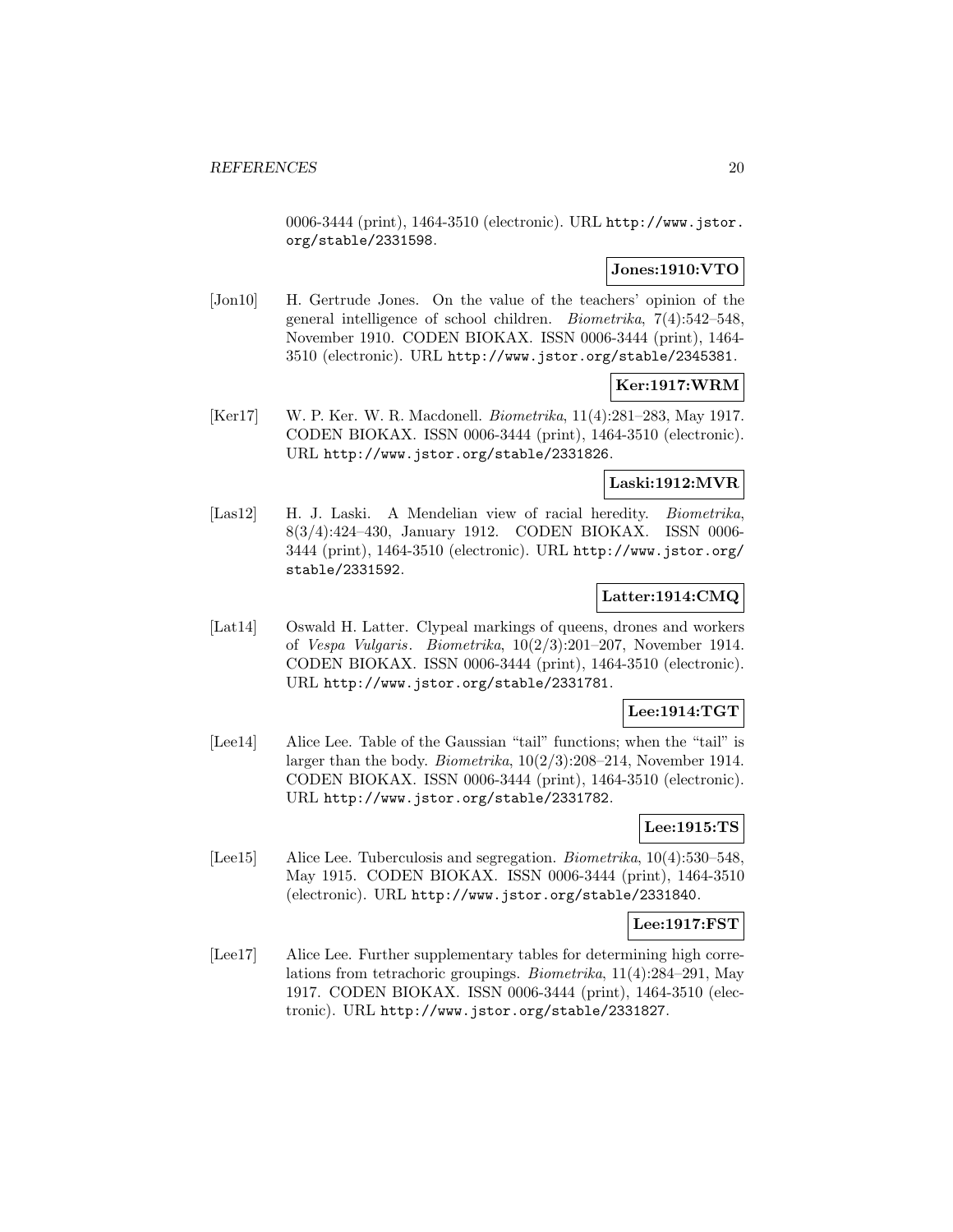# **Lloyd:1911:IF**

[Llo11] R. E. Lloyd. The inheritance of fertility. *Biometrika*,  $8(1/2):244-247$ , July 1911. CODEN BIOKAX. ISSN 0006-3444 (print), 1464-3510 (electronic). URL http://www.jstor.org/stable/2331451. See remarks [Pea11e].

# **Macdonald:1911:PHE**

[Mac11] David Macdonald. Pigmentation of the hair and eyes of children suffering from the acute fevers, its effect on susceptibility, recuperative power and race selection. Biometrika, 8(1/2):13–39, July 1911. CODEN BIOKAX. ISSN 0006-3444 (print), 1464-3510 (electronic). URL http://www.jstor.org/stable/2331437.

### **Macdonell:1913:ELA**

[Mac13] W. R. Macdonell. On the expectation of life in Ancient Rome, and in the provinces of Hispania and Lusitania, and Africa. Biometrika, 9(3/4):366–380, October 1913. CODEN BIOKAX. ISSN 0006- 3444 (print), 1464-3510 (electronic). URL http://www.jstor.org/ stable/2331898.

### **Maynard:1910:SSC**

[May10] G. D. Maynard. A statistical study in cancer death-rates. Biometrika, 7(3):276–304, April 1910. CODEN BIOKAX. ISSN 0006-3444 (print), 1464-3510 (electronic). URL http://www.jstor. org/stable/2345387.

#### **Maynard:1911:NAD**

[May11] G. D. Maynard. A note on the age distribution of deaths from diabetes mellitus. Biometrika, 8(1/2):225–231, July 1911. CODEN BIOKAX. ISSN 0006-3444 (print), 1464-3510 (electronic). URL http://www.jstor.org/stable/2331446.

#### **Maynard:1914:NNP**

[May14] C. D. Maynard. Note on a Negro piebald. *Biometrika*, 10(1):193, April 1914. CODEN BIOKAX. ISSN 0006-3444 (print), 1464-3510 (electronic). URL http://www.jstor.org/stable/2331749.

### **McKendrick:1912:SMC**

[McK12] A. G. McKendrick. A simplified method of calculating frequencies of occurrence, from a large number of unequal probabilities. Biometrika, 8(3/4):413–419, January 1912. CODEN BIOKAX. ISSN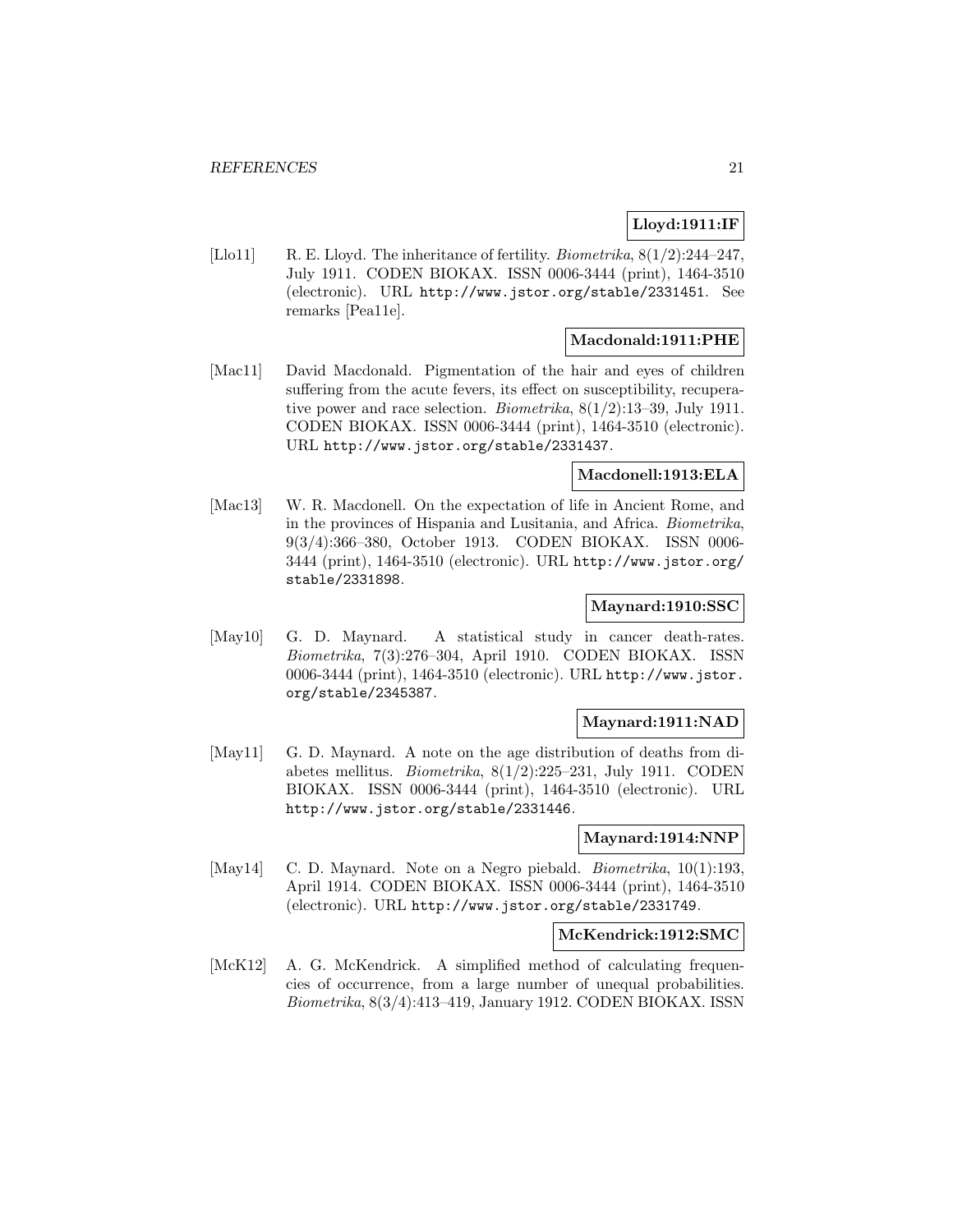0006-3444 (print), 1464-3510 (electronic). URL http://www.jstor. org/stable/2331590.

### **McMullan:1913:IDKb**

[MP13a] George McMullan and Karl Pearson. On the inheritance of deformity known as split-foot or lobster-claw: Addendum. Biometrika, 9(3/4):540, October 1913. CODEN BIOKAX. ISSN 0006-3444 (print), 1464-3510 (electronic). URL http://www.jstor.org/ stable/2331909.

### **McMullan:1913:IDKa**

[MP13b] George McMullan and Karl Pearson. On the inheritance of the deformity known as split-foot or lobster-claw. Biometrika, 9 (3/4):381–390, October 1913. CODEN BIOKAX. ISSN 0006- 3444 (print), 1464-3510 (electronic). URL http://www.jstor.org/ stable/2331899.

### **Orensteen:1915:CAM**

[Ore15] Myer M. Orensteen. Correlation of anthropometrical measurements in Cairo-born natives. *Biometrika*,  $11(1/2):67-81$ , November 1915. CODEN BIOKAX. ISSN 0006-3444 (print), 1464-3510 (electronic). URL http://www.jstor.org/stable/2331883.

# **P:1912:FPS**

[P.12] K. P. On a fallacious proof of Sheppard's correction. Biometrika, 8(3/4):443, January 1912. CODEN BIOKAX. ISSN 0006-3444 (print), 1464-3510 (electronic). URL http://www.jstor.org/ stable/2331597.

### **P:1914:CMM**

[P.14] K. P. Correction of a misstatement by Mr Major Greenwood, Junior. Biometrika, 10(2/3):418–419, November 1914. CODEN BIOKAX. ISSN 0006-3444 (print), 1464-3510 (electronic). URL http://www. jstor.org/stable/2331793.

# **P:1915:MME**

[P.15] K. P. Measurements of medieval English femora. Biometrika, 10(4):573–574, May 1915. CODEN BIOKAX. ISSN 0006-3444 (print), 1464-3510 (electronic). URL http://www.jstor.org/ stable/2331843.

# **Paton:1914:SSD**

[Pat14] D. Noël Paton. The statistical study of dietaries, a reply to Professor Karl Pearson. Biometrika, 10(1):169–172, April 1914. CODEN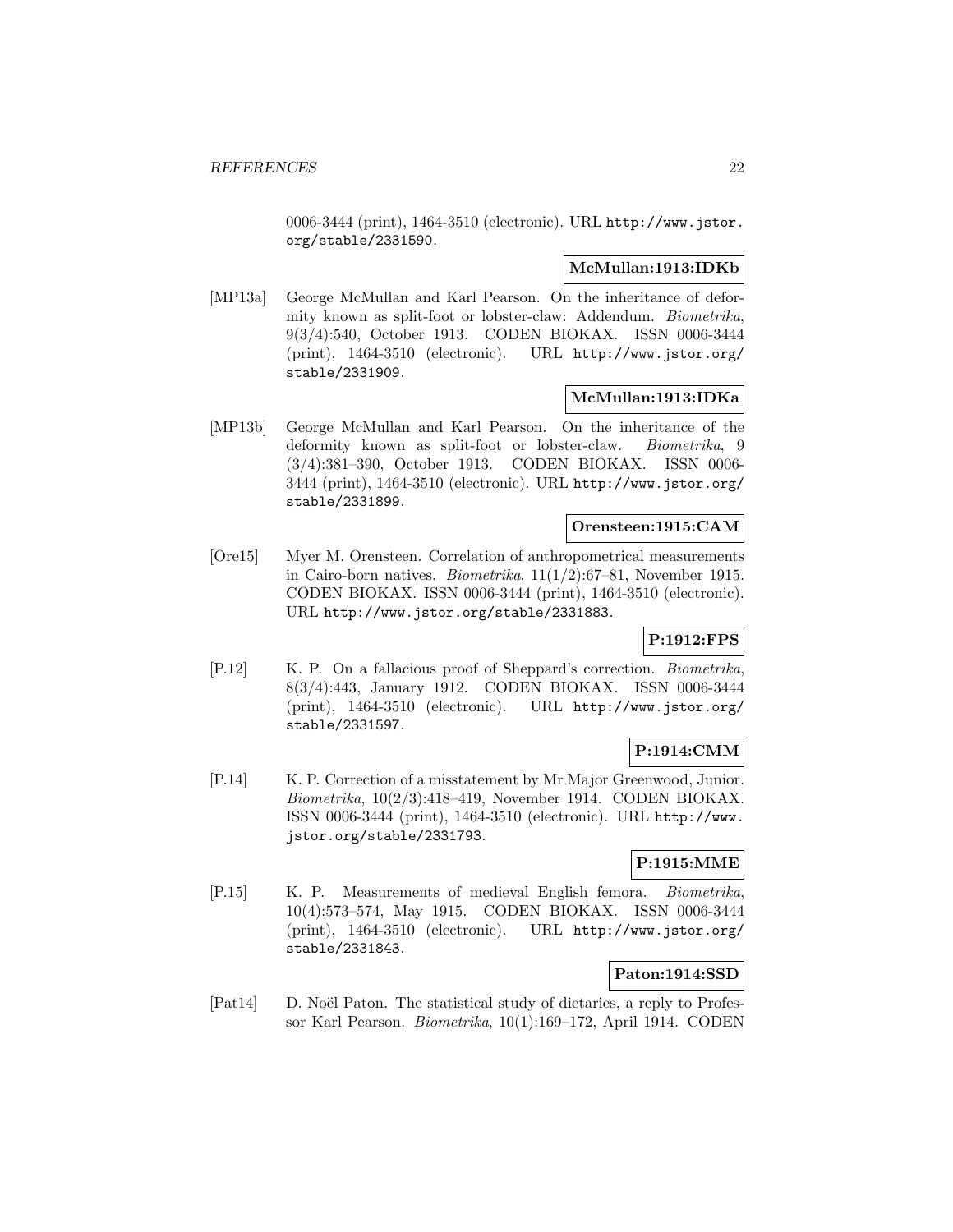BIOKAX. ISSN 0006-3444 (print), 1464-3510 (electronic). URL http://www.jstor.org/stable/2331743. See [Pea13e].

### **Pearson:1913:HCG**

[PE13] Karl Pearson and Ethel M. Elderton. On the hereditary character of general health. *Biometrika*,  $9(1/2):320-329$ , March 1913. CODEN BIOKAX. ISSN 0006-3444 (print), 1464-3510 (electronic). URL http://www.jstor.org/stable/2331807.

### **Pearson:1910:DBS**

[Pea10a] Karl Pearson. Darwinism, biometry and some recent biology. I. Biometrika, 7(3):368–385, April 1910. CODEN BIOKAX. ISSN 0006-3444 (print), 1464-3510 (electronic). URL http://www.jstor. org/stable/2345390.

### **Pearson:1910:NIA**

[Pea10b] Karl Pearson. Note on internal albinism. Biometrika, 7(3):244–247, April 1910. CODEN BIOKAX. ISSN 0006-3444 (print), 1464-3510 (electronic). URL http://www.jstor.org/stable/2345384.

#### **Pearson:1910:NSI**

[Pea10c] Karl Pearson. Note on the separate inheritance of quantity and quality in cows' milk. Biometrika, 7(4):548–550, November 1910. CODEN BIOKAX. ISSN 0006-3444 (print), 1464-3510 (electronic). URL http://www.jstor.org/stable/2345382.

#### **Pearson:1910:NMD**

[Pea10d] Karl Pearson. On a new method of determining correlation, when one variable is given by alternative and the other by multiple categories. Biometrika, 7(3):248–257, April 1910. CODEN BIOKAX. ISSN 0006-3444 (print), 1464-3510 (electronic). URL http://www.jstor. org/stable/2345385.

#### **Pearson:1910:CID**

[Pea10e] Karl Pearson. On the constants of index-distributions as deduced from the like constants for the components of the ratio, with special reference to the opsonic index. *Biometrika*, 7(4):531–541, November 1910. CODEN BIOKAX. ISSN 0006-3444 (print), 1464-3510 (electronic). URL http://www.jstor.org/stable/2345380.

# **Pearson:1910:EDF**

[Pea10f] Karl Pearson. On the effect of differential fertility of degeneracy. Biometrika, 7(3):258–275, April 1910. CODEN BIOKAX. ISSN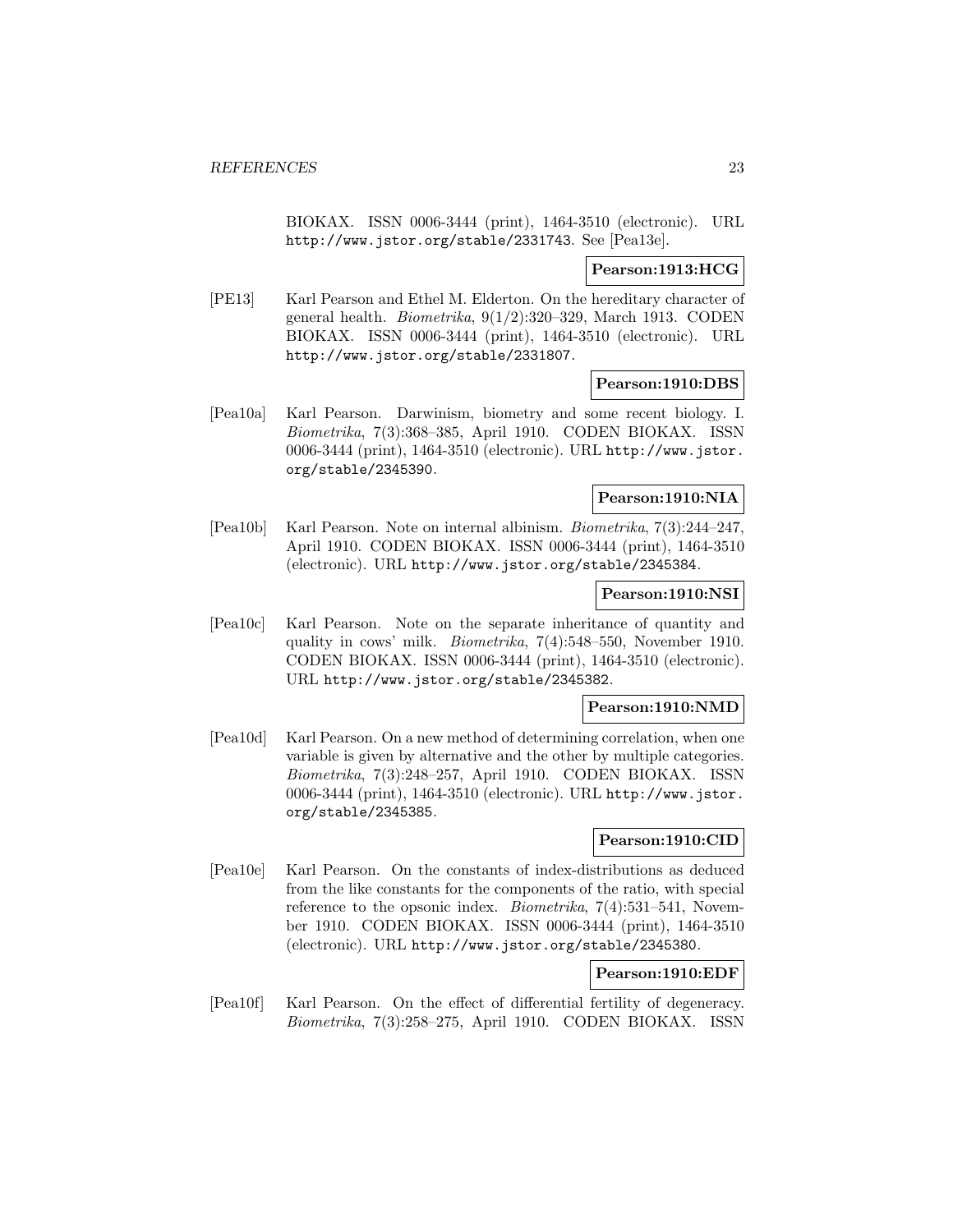0006-3444 (print), 1464-3510 (electronic). URL http://www.jstor. org/stable/2345386.

### **Pearson:1911:FRL**

[Pea11a] Karl Pearson. Further remarks on the law of ancestral heredity. Biometrika, 8(1/2):239–243, July 1911. CODEN BIOKAX. ISSN 0006-3444 (print), 1464-3510 (electronic). URL http://www.jstor. org/stable/2331450.

# **Pearson:1911:CMC**

[Pea11b] Karl Pearson. On a correction to be made to the correlation ratio η. Biometrika, 8(1/2):254–256, July 1911. CODEN BIOKAX. ISSN 0006-3444 (print), 1464-3510 (electronic). URL http://www.jstor. org/stable/2331454.

# **Pearson:1911:PTI**

[Pea11c] Karl Pearson. On the probability that two independent distributions of frequency are really samples from the same population. Biometrika, 8(1/2):250–254, July 1911. CODEN BIOKAX. ISSN 0006-3444 (print), 1464-3510 (electronic). URL http://www.jstor. org/stable/2331453.

# **Pearson:1911:OIM**

[Pea11d] Karl Pearson. The opsonic index — "mathematical error and functional error". Biometrika, 8(1/2):203–224, July 1911. CODEN BIOKAX. ISSN 0006-3444 (print), 1464-3510 (electronic). URL http://www.jstor.org/stable/2331445.

### **Pearson:1911:RPL**

[Pea11e] Karl Pearson. Remarks on Professor Lloyd's note on inheritance of fertility. Biometrika, 8(1/2):247–249, July 1911. CODEN BIOKAX. ISSN 0006-3444 (print), 1464-3510 (electronic). URL http://www. jstor.org/stable/2331452. See [Llo11].

### **Pearson:1912:CHD**

[Pea12a] Karl Pearson. On "Cancer Houses," from the data of the late Th. Law Webb, M.D. Biometrika, 8(3/4):430–435, January 1912. CO-DEN BIOKAX. ISSN 0006-3444 (print), 1464-3510 (electronic). URL http://www.jstor.org/stable/2331593.

# **Pearson:1912:AMC**

[Pea12b] Karl Pearson. On the appearance of multiple cases of disease in the same house. *Biometrika*,  $8(3/4):404-412$ , January 1912. CODEN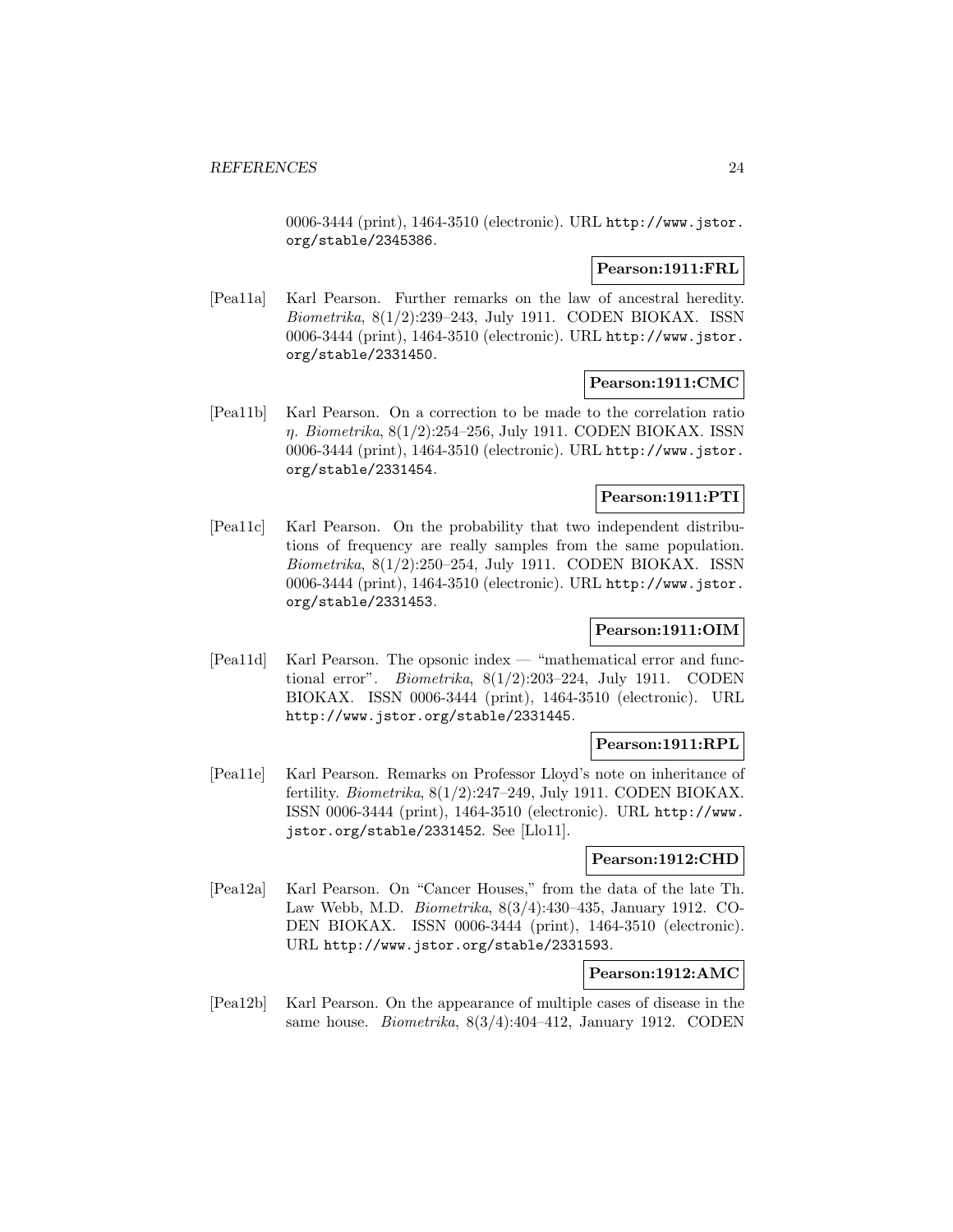BIOKAX. ISSN 0006-3444 (print), 1464-3510 (electronic). URL http://www.jstor.org/stable/2331589.

### **Pearson:1912:GTI**

[Pea12c] Karl Pearson. On the general theory of the influence of selection on correlation and variation. Biometrika, 8(3/4):437–443, January 1912. CODEN BIOKAX. ISSN 0006-3444 (print), 1464-3510 (electronic). URL http://www.jstor.org/stable/2331596.

### **Pearson:1913:NHP**

[Pea13a] Karl Pearson. Note on the Honduras piebald. Biometrika, 9 (1/2):330–331, March 1913. CODEN BIOKAX. ISSN 0006- 3444 (print), 1464-3510 (electronic). URL http://www.jstor.org/ stable/2331808.

### **Pearson:1913:NSC**

[Pea13b] Karl Pearson. Note on the surface of constant association. Biometrika, 9(3/4):534–537, October 1913. CODEN BIOKAX. ISSN 0006-3444 (print), 1464-3510 (electronic). URL http://www.jstor. org/stable/2331905.

### **Pearson:1913:MIB**

[Pea13c] Karl Pearson. On the measurement of the influence of "broad categories" on correlation. *Biometrika*,  $9(1/2)$ :116-139, March 1913. CODEN BIOKAX. ISSN 0006-3444 (print), 1464-3510 (electronic). URL http://www.jstor.org/stable/2331803.

### **Pearson:1913:PEC**

[Pea13d] Karl Pearson. On the probable error of a coefficient of correlation as found from a fourfold table. *Biometrika*,  $9(1/2):22-33$ , March 1913. CODEN BIOKAX. ISSN 0006-3444 (print), 1464-3510 (electronic). URL http://www.jstor.org/stable/2331798.

### **Pearson:1913:SSD**

[Pea13e] Karl Pearson. The statistical study of dietaries. Biometrika, 9 (3/4):530–533, October 1913. CODEN BIOKAX. ISSN 0006- 3444 (print), 1464-3510 (electronic). URL http://www.jstor.org/ stable/2331904. See reply [Pat14].

### **Pearson:1914:NEC**

[Pea14a] K. Pearson. Note on the essential conditions that a population breeding at random should be in a stable state. Biometrika, 10(1):175–178,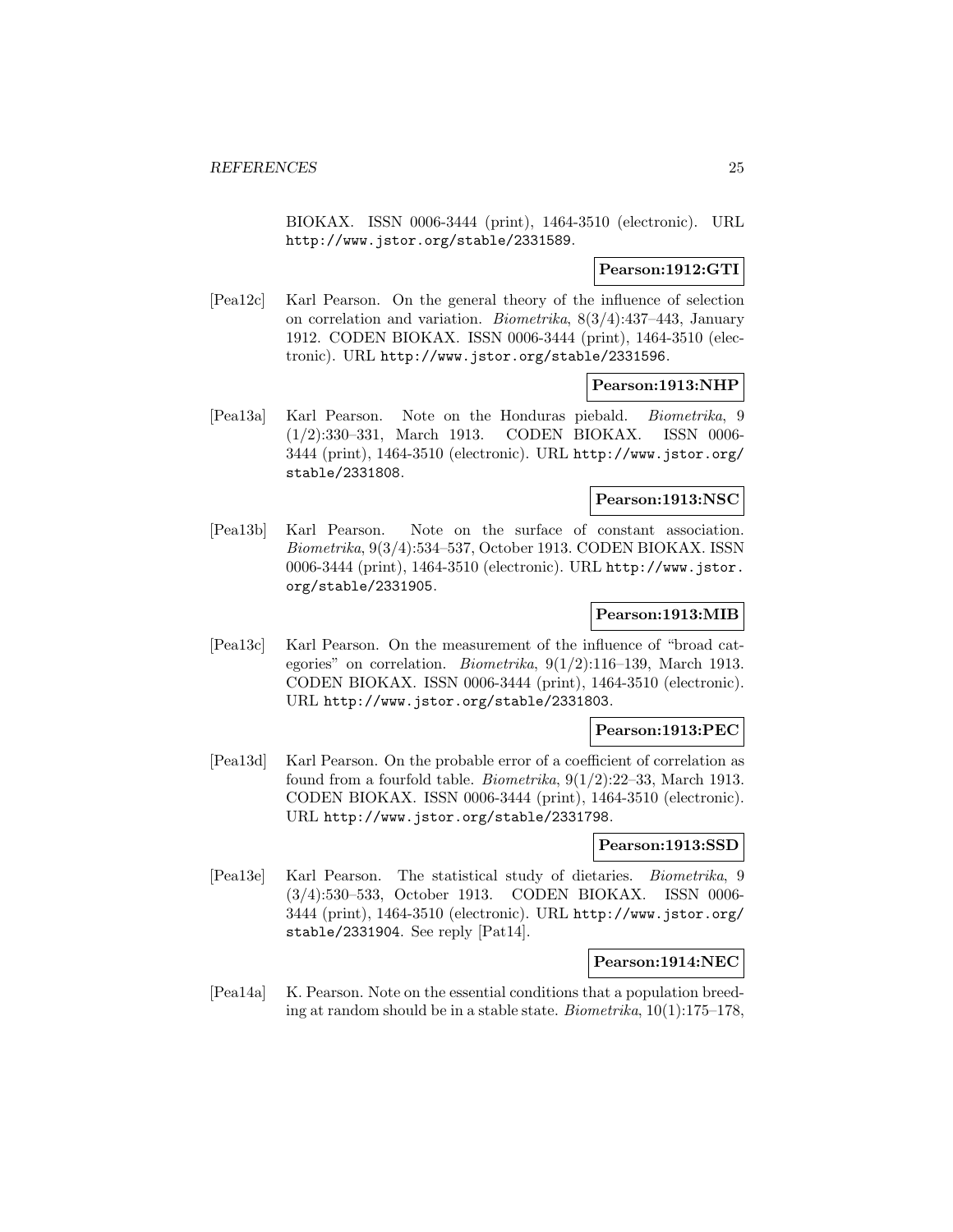April 1914. CODEN BIOKAX. ISSN 0006-3444 (print), 1464-3510 (electronic). URL http://www.jstor.org/stable/2331745.

### **Pearson:1914:EMC**

[Pea14b] Karl Pearson. On an extension of the method of correlation by grades or ranks. Biometrika, 10(2/3):416–418, November 1914. CODEN BIOKAX. ISSN 0006-3444 (print), 1464-3510 (electronic). URL http://www.jstor.org/stable/2331792.

### **Pearson:1914:CER**

[Pea14c] Karl Pearson. On certain errors with regard to multiple correlation occasionally made by those who have not adequately studied this subject. Biometrika, 10(1):181-187, April 1914. CODEN BIOKAX. ISSN 0006-3444 (print), 1464-3510 (electronic). URL http://www. jstor.org/stable/2331747.

# **Pearson:1914:PTI**

[Pea14d] Karl Pearson. On the probability that two independent distributions of frequency are really samples of the same population, with special reference to recent work on the identity of trypanosome strains. Biometrika, 10(1):85–143, April 1914. CODEN BIOKAX. ISSN 0006-3444 (print), 1464-3510 (electronic). URL http://www.jstor. org/stable/2331741.

# **Pearson:1914:SSD**

[Pea14e] Karl Pearson. The statistical study of dietaries. A rejoinder. Biometrika, 10(1):172–174, April 1914. CODEN BIOKAX. ISSN 0006-3444 (print), 1464-3510 (electronic). URL http://www.jstor. org/stable/2331744.

#### **Pearson:1915:CTC**

[Pea15a] Karl Pearson. On certain types of compound frequency distributions in which the components can be individually described by binomial series. *Biometrika*,  $11(1/2)$ :139–144, November 1915. CODEN BIOKAX. ISSN 0006-3444 (print), 1464-3510 (electronic). URL http://www.jstor.org/stable/2331886.

#### **Pearson:1915:PEC**

[Pea15b] Karl Pearson. On the probable error of a coefficient of mean square contingency. *Biometrika*, 10(4):570–573, May 1915. CODEN BIOKAX. ISSN 0006-3444 (print), 1464-3510 (electronic). URL http://www.jstor.org/stable/2331842.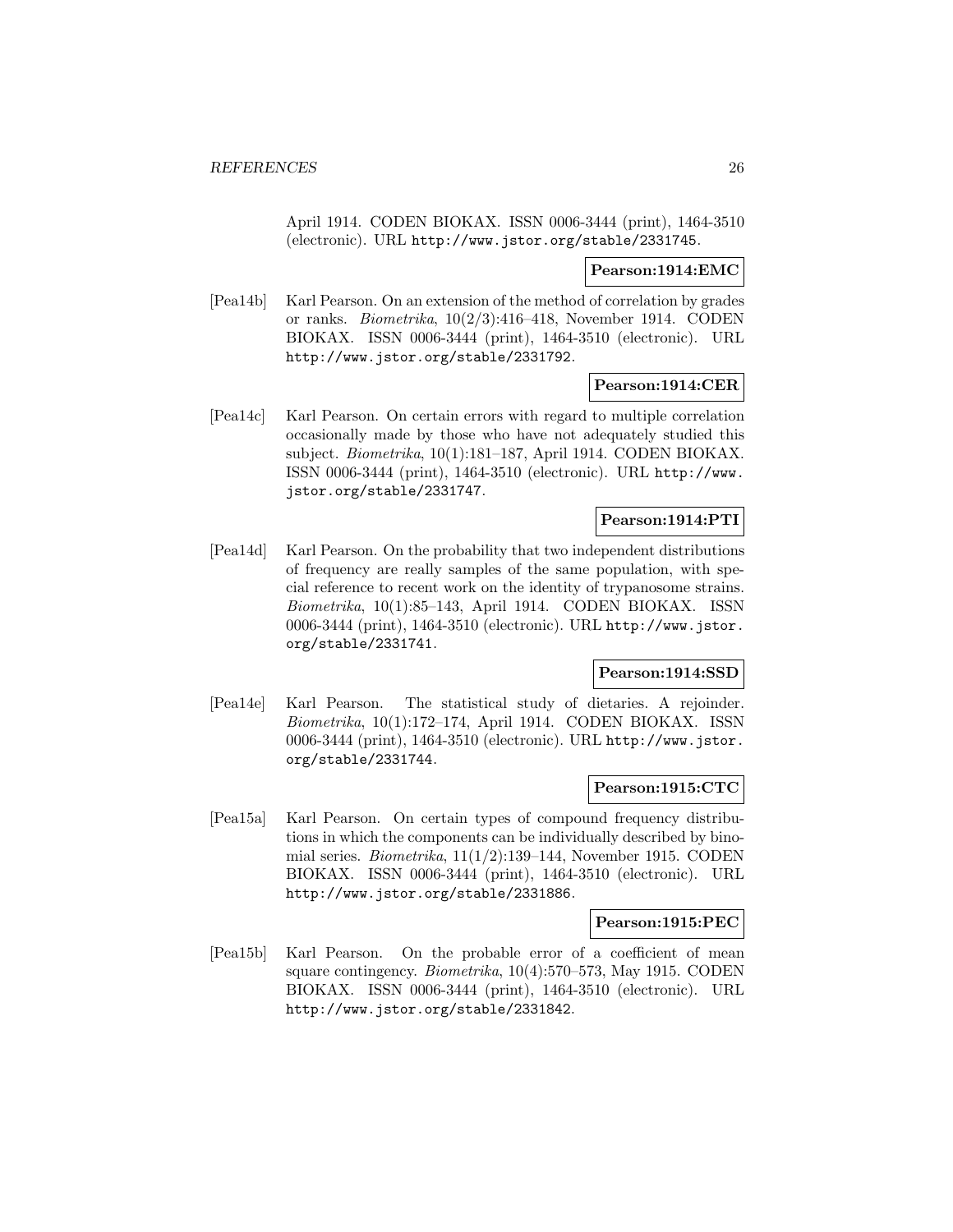### **Pearson:1915:PSO**

[Pea15c] Karl Pearson. On the problem of sexing osteometric material. Biometrika, 10(4):479–487, May 1915. CODEN BIOKAX. ISSN 0006-3444 (print), 1464-3510 (electronic). URL http://www.jstor. org/stable/2331836.

### **Pearson:1916:SNP**

[Pea16a] Karl Pearson. On some novel properties of partial and multiple correlation coefficients in a universe of manifold characteristics. Biometrika, 11(3):231–238, May 1916. CODEN BIOKAX. ISSN 0006-3444 (print), 1464-3510 (electronic). URL http://www.jstor. org/stable/2331850.

### **Pearson:1916:AGF**

[Pea16b] Karl Pearson. On the application of "goodness of fit" tables to test regression curves and theoretical curves used to describe observational or experimental data. Biometrika, 11(3):239–261, May 1916. CODEN BIOKAX. ISSN 0006-3444 (print), 1464-3510 (electronic). URL http://www.jstor.org/stable/2331851.

### **Pearson:1916:GTM**

[Pea16c] Karl Pearson. On the general theory of multiple contingency with special reference to partial contingency. *Biometrika*, 11(3):145–158, May 1916. CODEN BIOKAX. ISSN 0006-3444 (print), 1464-3510 (electronic). URL http://www.jstor.org/stable/2331844.

### **Pearson:1917:PEB**

[Pea17] Karl Pearson. On the probable error of biserial  $\eta$ . Biometrika, 11(4):292–302, May 1917. CODEN BIOKAX. ISSN 0006-3444 (print), 1464-3510 (electronic). URL http://www.jstor.org/ stable/2331828.

#### **Pearson:1919:CFB**

[Pea19a] Karl Pearson. The check to the fall in the Phthisis death-rate since the discovery of the tubercle bacillus and the adoption of modern treatment. Biometrika, 12(3/4):374–376, November 1919. CODEN BIOKAX. ISSN 0006-3444 (print), 1464-3510 (electronic). URL http://www.jstor.org/stable/2331779.

#### **Pearson:1919:IPC**

[Pea19b] Karl Pearson. Inheritance of psychical characters. Biometrika, 12 (3/4):367–372, November 1919. CODEN BIOKAX. ISSN 0006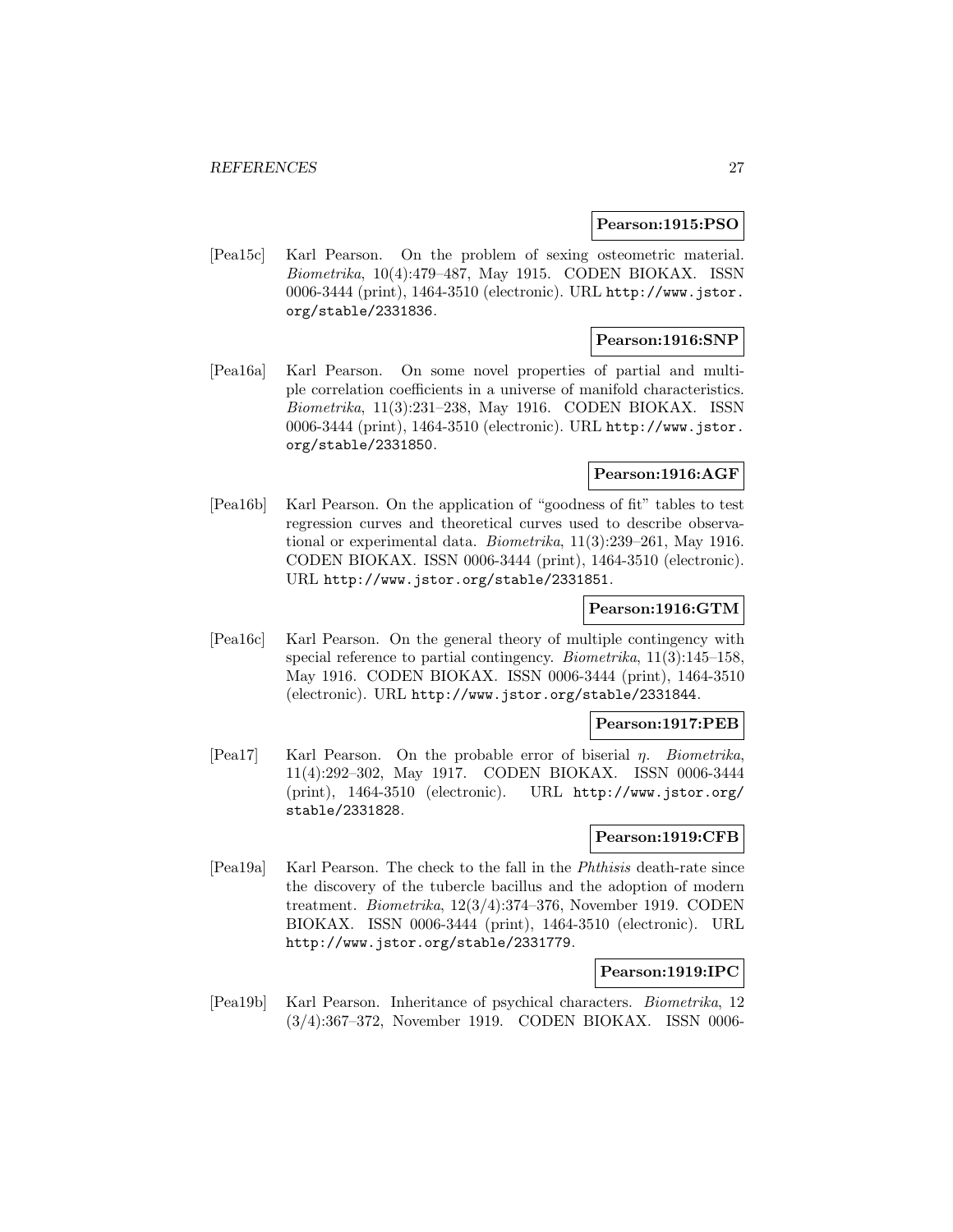3444 (print), 1464-3510 (electronic). URL http://www.jstor.org/ stable/2331776.

### **Pearson:1919:GTT**

[Pea19c] Karl Pearson. On generalised Tchebycheff theorems in the mathematical theory of statistics. Biometrika, 12(3/4):284–296, November 1919. CODEN BIOKAX. ISSN 0006-3444 (print), 1464-3510 (electronic). URL http://www.jstor.org/stable/2331772.

### **Pearson:1913:TA**

[PH13] Karl Pearson and David Heron. On theories of association. Biometrika, 9(1/2):159–315, March 1913. CODEN BIOKAX. ISSN 0006-3444 (print), 1464-3510 (electronic). URL http://www.jstor. org/stable/2331805.

### **Pairman:1919:CMC**

[PP19] Eleanor Pairman and Karl Pearson. On corrections for the momentcoefficients of limited range frequency distributions when there are finite or infinite ordinates and any slopes at the terminals of the range. Biometrika, 12(3/4):231–258, November 1919. CODEN BIOKAX. ISSN 0006-3444 (print), 1464-3510 (electronic). URL http://www. jstor.org/stable/2331769.

### **Pearson:1916:CED**

[PT16] Karl Pearson and J. F. Tocher. On criteria for the existence of differential deathrates. Biometrika, 11(3):159–184, May 1916. CODEN BIOKAX. ISSN 0006-3444 (print), 1464-3510 (electronic). URL http://www.jstor.org/stable/2331845.

### **Pearson:1918:PMV**

[PY18] K. Pearson and A. W. Young. On the product-moments of various orders of the normal correlation surface of two variates. Biometrika, 12(1/2):86–92, November 1918. CODEN BIOKAX. ISSN 0006- 3444 (print), 1464-3510 (electronic). URL http://www.jstor.org/ stable/2331930.

# **Ryley:1913:SNB**

[RBP13] Kathleen V. Ryley, Julia Bell, and Karl Pearson. A study of the nasal bridge in the anthropoid apes and its relationship to the nasal bridge in man. Biometrika, 9(3/4):391–445, October 1913. CODEN BIOKAX. ISSN 0006-3444 (print), 1464-3510 (electronic). URL http://www.jstor.org/stable/2331900.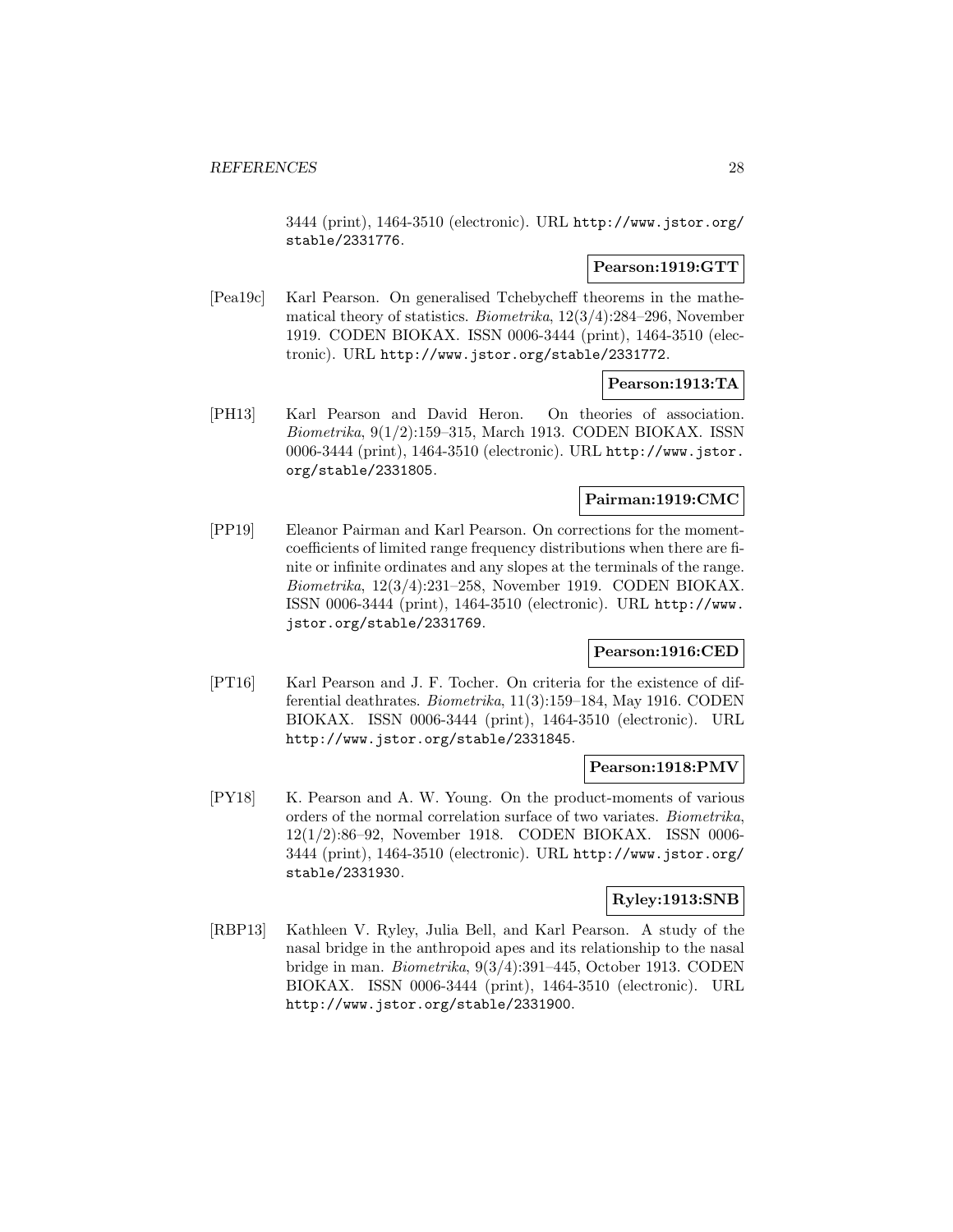### **Rhind:1910:ATD**

[Rhi10] A. Rhind. Additional tables and diagram for the determination of the errors of type of frequency distributions. Second paper. Biometrika, 7(3):386–397, April 1910. CODEN BIOKAX. ISSN 0006-3444 (print), 1464-3510 (electronic). URL http://www.jstor. org/stable/2345391.

# **Rock:1911:TBD**

[Roc11] Frank Rock. The tooth-brush and decayed teeth. Biometrika, 8 (1/2):237–238, July 1911. CODEN BIOKAX. ISSN 0006-3444 (print), 1464-3510 (electronic). URL http://www.jstor.org/ stable/2331448.

# **Rowan:1914:HAC**

[RPB14] William Rowan, K. M. Parker, and Julia Bell. On homotyposis and allied characters in eggs of the common tern. Biometrika, 10(1):144– 168, April 1914. CODEN BIOKAX. ISSN 0006-3444 (print), 1464- 3510 (electronic). URL http://www.jstor.org/stable/2331742.

# **Ritchie-Scott:1915:NPE**

[RS15] A. Ritchie-Scott. Note on the probable error of the coefficient of correlation in the variate difference correlation method. Biometrika, 11(1/2):136–138, November 1915. CODEN BIOKAX. ISSN 0006- 3444 (print), 1464-3510 (electronic). URL http://www.jstor.org/ stable/2331885.

# **Ritchie-Scott:1918:CCP**

[RS18] A. Ritchie-Scott. The correlation coefficient of a polychoric table. Biometrika, 12(1/2):93–133, November 1918. CODEN BIOKAX. ISSN 0006-3444 (print), 1464-3510 (electronic). URL http://www. jstor.org/stable/2331931.

### **Rowan:1919:NEC**

[RWS<sup>+</sup>19] W. Rowan, E. Wolff, P. L. Sulman, K. Pearson, E. Isaacs, E. M. Elderton, and M. Tildesley. On the nest and eggs of the common tern  $(S. Fluviatilis)$ . A cooperative study. *Biometrika*,  $12(3/4):308-354$ , November 1919. CODEN BIOKAX. ISSN 0006-3444 (print), 1464- 3510 (electronic). URL http://www.jstor.org/stable/2331774.

### **Saunders:1912:PRS**

[Sau12] A. M. Carr Saunders. Pigmentation in relation to selection and to anthropometric characters. Biometrika, 8(3/4):354–384, January 1912.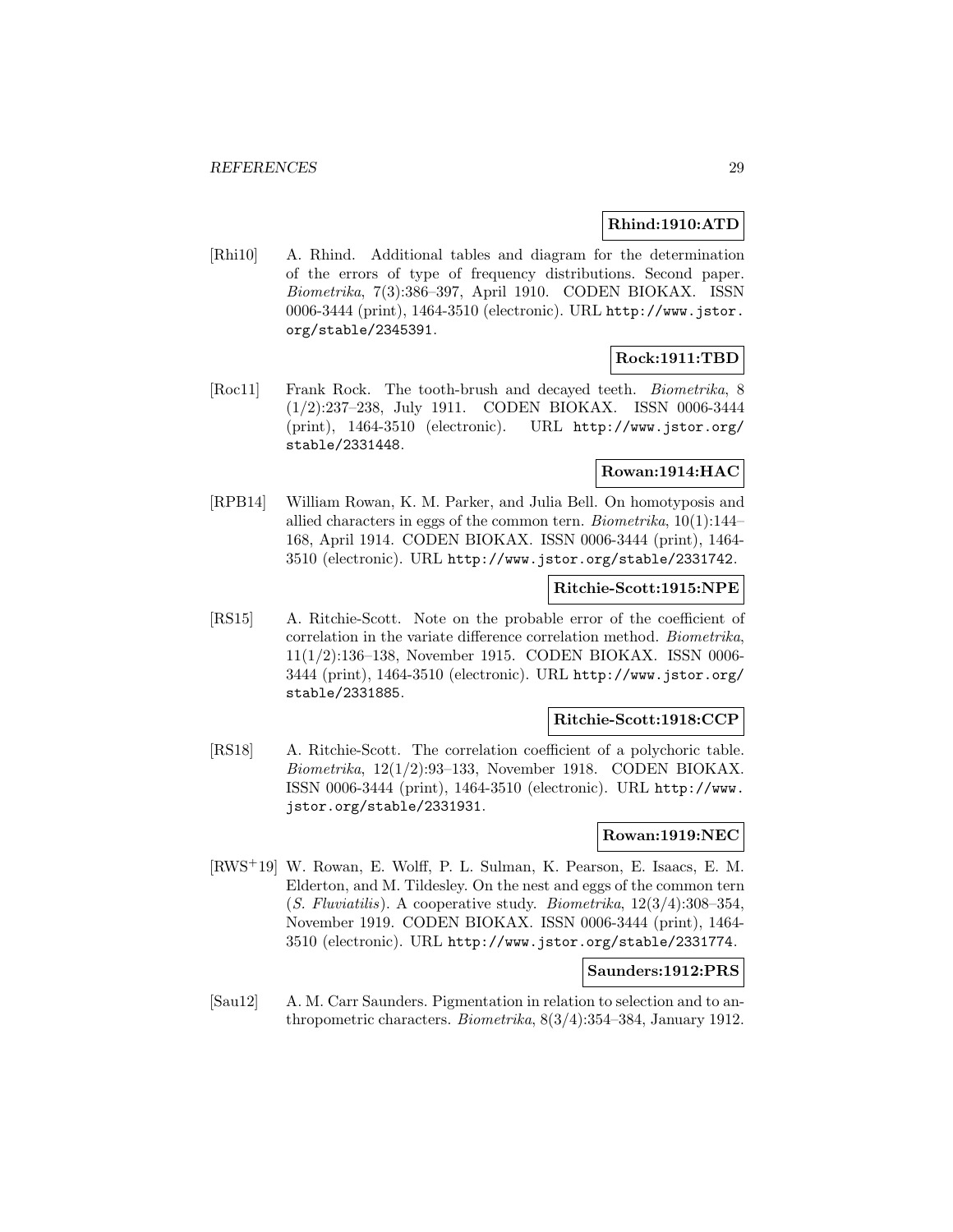CODEN BIOKAX. ISSN 0006-3444 (print), 1464-3510 (electronic). URL http://www.jstor.org/stable/2331586.

### **Schuster:1911:FRO**

[Sch11] E. Schuster. First results from the Oxford anthropometric laboratory. Biometrika, 8(1/2):40–51, July 1911. CODEN BIOKAX. ISSN 0006-3444 (print), 1464-3510 (electronic). URL http://www.jstor. org/stable/2331438.

### **Simpson:1914:CSS**

[Sim14] James J. Simpson. Contribution to a statistical study of the Cruciferæ. Variation in the flowers of Lepidium Draba Linnæus. Biometrika, 10(2/3):215–268, November 1914. CODEN BIOKAX. ISSN 0006-3444 (print), 1464-3510 (electronic). URL http://www. jstor.org/stable/2331783.

### **Smith:1912:OOB**

[Smi12] H. Dorothy Smith. Observations on the occipital bone in a series of Egyptian skulls, with especial reference to the persistence of the Synchondrosis Condylo-Squamosa (Zaaijer; Synchondrosis Intraoccipitalis Posterior, B.N.A.). Biometrika, 8(3/4):257–266, January 1912. CODEN BIOKAX. ISSN 0006-3444 (print), 1464-3510 (electronic). URL http://www.jstor.org/stable/2331581. See corrigenda [Ano13c].

# **Smith:1916:BVC**

[Smi16] Kirstine Smith. On the 'best' values of the constants in frequency distributions. Biometrika, 11(3):262–276, May 1916. CODEN BIOKAX. ISSN 0006-3444 (print), 1464-3510 (electronic). URL http://www.jstor.org/stable/2331852.

### **Smith:1918:SDA**

[Smi18] Kirstine Smith. On the standard deviations of adjusted and interpolated values of an observed polynomial function and its constants and the guidance they give towards a proper choice of the distribution of observations. Biometrika, 12(1/2):1–85, November 1918. CODEN BIOKAX. ISSN 0006-3444 (print), 1464-3510 (electronic). URL http://www.jstor.org/stable/2331929.

### **Snow:1912:ACC**

[Sno12a] E. C. Snow. The application of the correlation coefficient to Mendelian distributions. Biometrika, 8(3/4):420–424, January 1912.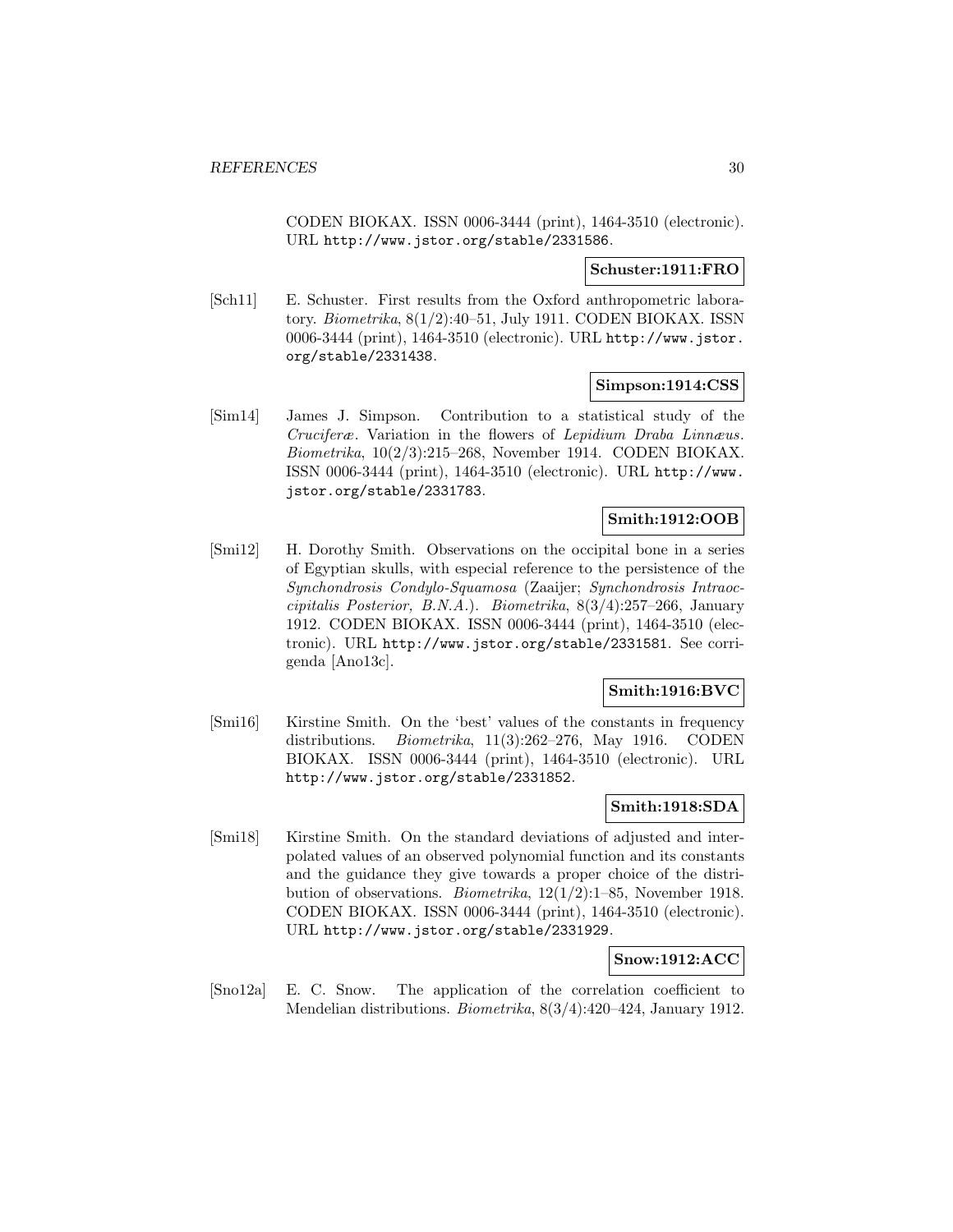CODEN BIOKAX. ISSN 0006-3444 (print), 1464-3510 (electronic). URL http://www.jstor.org/stable/2331591.

### **Snow:1912:BWS**

[Sno12b] E. C. Snow. Biometric workers and statistical reviewers. Biometrika, 8(3/4):456–460, January 1912. CODEN BIOKAX. ISSN 0006- 3444 (print), 1464-3510 (electronic). URL http://www.jstor.org/ stable/2331599.

# **Snow:1913:INS**

[Sno13] E. C. Snow. The intensity of natural selection in man. Biometrika, 9(1/2):58–68, March 1913. CODEN BIOKAX. ISSN 0006-3444 (print), 1464-3510 (electronic). URL http://www.jstor.org/ stable/2331800.

# **Soper:1913:PEC**

[Sop13] H. E. Soper. On the probable error of the correlation coefficient to a second approximation. *Biometrika*,  $9(1/2):91-115$ , March 1913. CODEN BIOKAX. ISSN 0006-3444 (print), 1464-3510 (electronic). URL http://www.jstor.org/stable/2331802.

# **Soper:1914:PEB**

[Sop14a] H. E. Soper. On the probable error of the bi-serial expression for the correlation coefficient. Biometrika, 10(2/3):384–390, November 1914. CODEN BIOKAX. ISSN 0006-3444 (print), 1464-3510 (electronic). URL http://www.jstor.org/stable/2331789.

### **Soper:1914:TPE**

[Sop14b] H. E. Soper. Tables of Poisson's exponential binomial limit. Biometrika, 10(1):25–35, April 1914. CODEN BIOKAX. ISSN 0006- 3444 (print), 1464-3510 (electronic). URL http://www.jstor.org/ stable/2331738.

### **Stannus:1913:APA**

[Sta13] Hugh Stannus Stannus. Anomalies of pigmentation among natives of Nyasaland: A contribution to the study of albinism. Biometrika, 9(3/4):333–365, October 1913. CODEN BIOKAX. ISSN 0006- 3444 (print), 1464-3510 (electronic). URL http://www.jstor.org/ stable/2331897.

# **Stannus:1914:CAN**

[Sta14] Hugh Stannus Stannus. Congenital anomalies in a native African race. Biometrika, 10(1):1–24, April 1914. CODEN BIOKAX. ISSN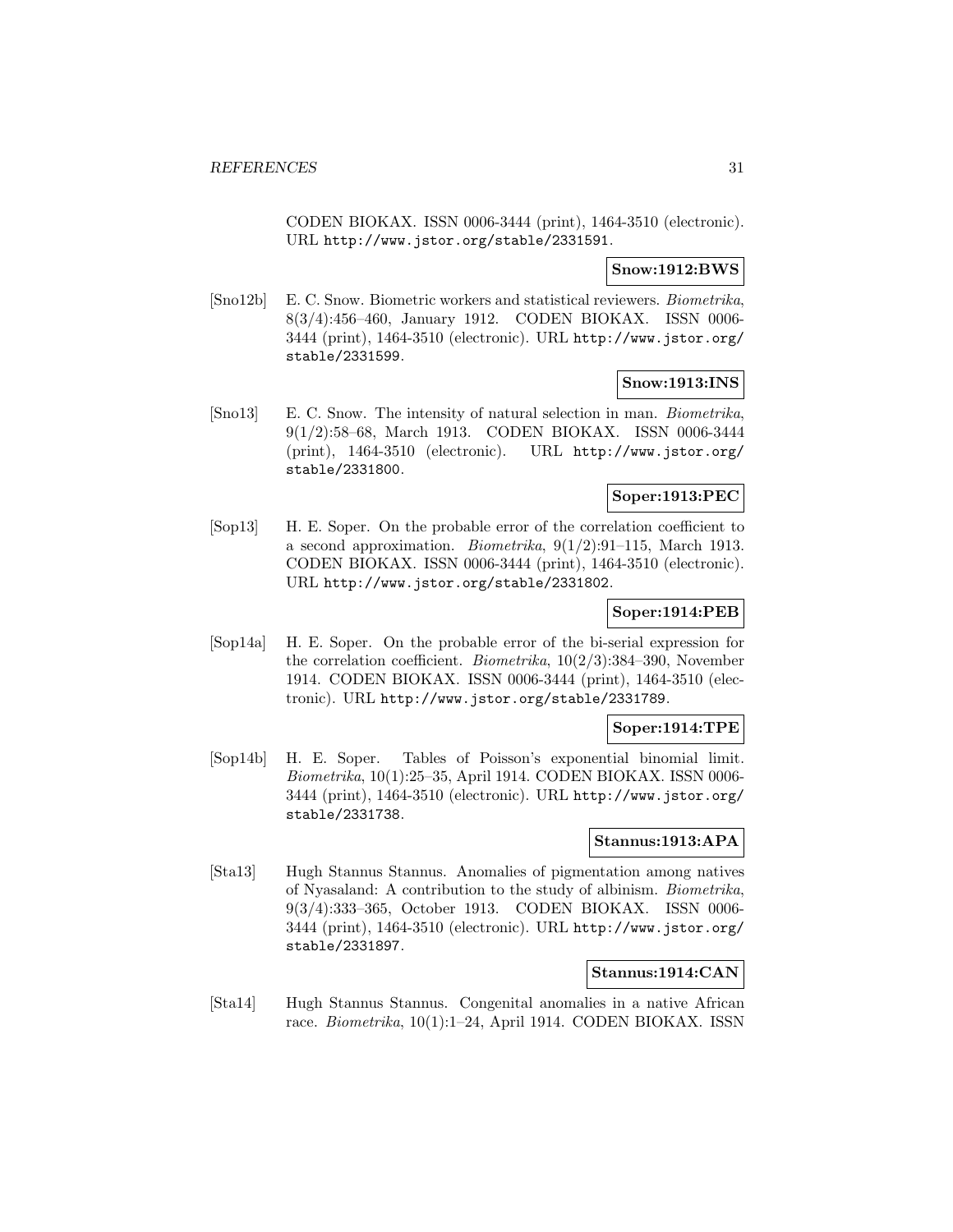0006-3444 (print), 1464-3510 (electronic). URL http://www.jstor. org/stable/2331737.

### **Student:1913:CMC**

[Stu13] Student. The correction to be made to the correlation ratio for grouping. Biometrika, 9(1/2):316–320, March 1913. CODEN BIOKAX. ISSN 0006-3444 (print), 1464-3510 (electronic). URL http://www. jstor.org/stable/2331806.

### **Student:1914:ESC**

[Stu14] Student. The elimination of spurious correlation due to position in time or space. Biometrika, 10(1):179–180, April 1914. CODEN BIOKAX. ISSN 0006-3444 (print), 1464-3510 (electronic). URL http://www.jstor.org/stable/2331746.

### **Student:1917:TEP**

[Stu17] Student. Tables for estimating the probability that the mean of a unique sample of observations lies between  $-\infty$  and any given distance of the mean of the population from which the sample is drawn. Biometrika, 11(4):414–417, May 1917. CODEN BIOKAX. ISSN 0006-3444 (print), 1464-3510 (electronic). URL http://www. jstor.org/stable/2331831.

### **Student:1919:EDP**

[Stu19] Student. An explanation of deviations from Poisson's law in practice. Biometrika, 12(3/4):211–215, November 1919. CODEN BIOKAX. ISSN 0006-3444 (print), 1464-3510 (electronic). URL http://www. jstor.org/stable/2331767.

### **Soper:1917:DCC**

[SYC<sup>+</sup>17] H. E. Soper, A. W. Young, B. M. Cave, A. Lee, and K. Pearson. On the distribution of the correlation coefficient in small samples. Appendix II to the papers of "Student" and R. A. Fisher. Biometrika, 11(4):328–413, May 1917. CODEN BIOKAX. ISSN 0006-3444 (print), 1464-3510 (electronic). URL http://www.jstor. org/stable/2331830.

#### **Thomson:1911:TCS**

[TBP11] E. Y. Thomson, Julia Bell, and Karl Pearson. A third cooperative study of Vespa Vulgaris. Comparison of queens of a single nest with queens of the general autumn population. Biometrika,  $8(1/2):1-12$ , July 1911. CODEN BIOKAX. ISSN 0006-3444 (print), 1464-3510 (electronic). URL http://www.jstor.org/stable/2331436.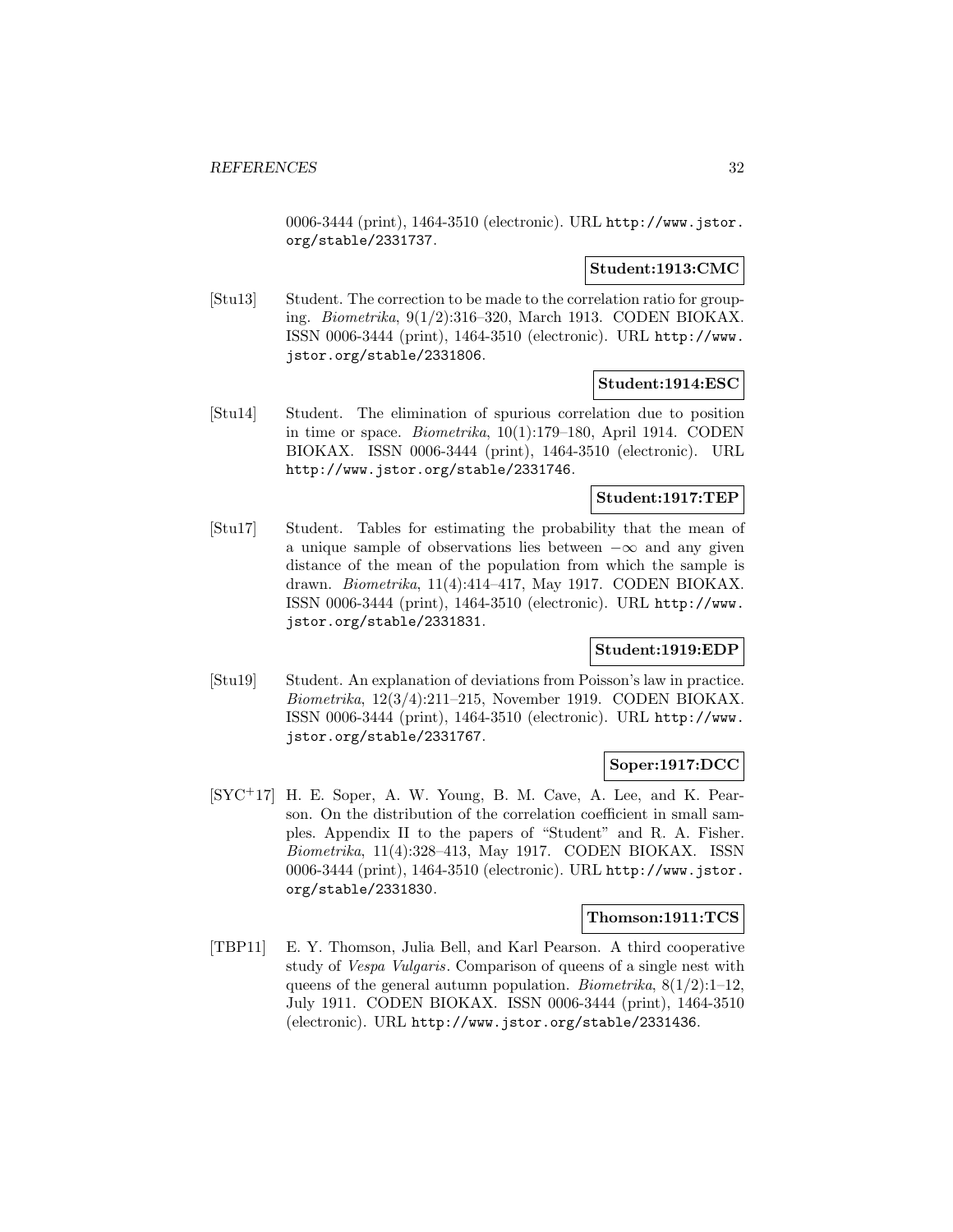### **Tchouproff:1918:MEM**

[Tch18] Al. A. Tchouproff. On the mathematical expectation of the moments of frequency distributions. Biometrika, 12(1/2):140–169, November 1918. CODEN BIOKAX. ISSN 0006-3444 (print), 1464-3510 (electronic). URL http://www.jstor.org/stable/2331933.

### **Tchouproff:1919:MEM**

[Tch19] Al. A. Tchouproff. On the mathematical expectation of the moments of frequency distributions. Biometrika, 12(3/4):185–210, November 1919. CODEN BIOKAX. ISSN 0006-3444 (print), 1464-3510 (electronic). URL http://www.jstor.org/stable/2331766.

#### **Thomson:1915:SCM**

[Tho15] Eveline Y. Thomson. A study of the crania of the Moriori, or Aborigines of the Chatham Islands, now in the museum of the Royal College of Surgeons. *Biometrika*,  $11(1/2)$ :82–135, November 1915. CODEN BIOKAX. ISSN 0006-3444 (print), 1464-3510 (electronic). URL http://www.jstor.org/stable/2331884.

### **Thomson:1919:CGF**

[Tho19a] Godfrey H. Thomson. The criterion of goodness of fit of psychophysical curves. Biometrika, 12(3/4):216–230, November 1919. CODEN BIOKAX. ISSN 0006-3444 (print), 1464-3510 (electronic). URL http://www.jstor.org/stable/2331768.

### **Thomson:1919:DPH**

[Tho19b] Godfrey H. Thomson. On the degree of perfection of hierarchical order among correlation coefficients. Biometrika, 12(3/4):355–366, November 1919. CODEN BIOKAX. ISSN 0006-3444 (print), 1464- 3510 (electronic). URL http://www.jstor.org/stable/2331775.

# **Tildesley:1918:PNA**

[Til18] M. L. Tildesley. Preliminary note on the association of steadiness and rapidity of hand with artistic capacity. Biometrika,  $12(1/2)$ :170–177, November 1918. CODEN BIOKAX. ISSN 0006-3444 (print), 1464- 3510 (electronic). URL http://www.jstor.org/stable/2331934.

### **Troup:1912:NEW**

[TM12] J. McD. Troup and G. D. Maynard. Note on the extent to which the distribution of cases of disease in houses is determined by the laws of chance. Biometrika, 8(3/4):396–403, January 1912. CODEN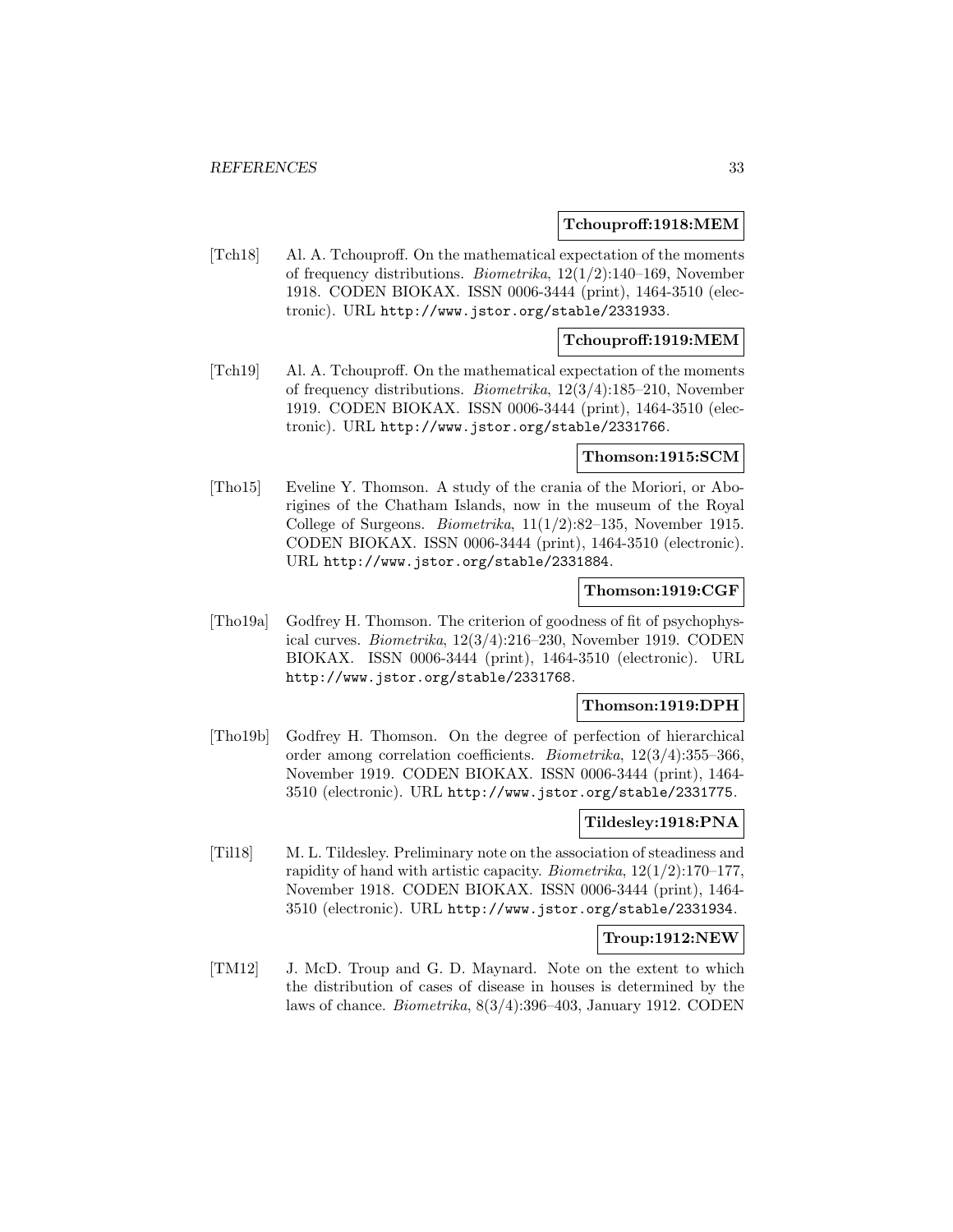BIOKAX. ISSN 0006-3444 (print), 1464-3510 (electronic). URL http://www.jstor.org/stable/2331588.

### **Turnbull:1913:CFM**

[Tur13] Hubert M. Turnbull. A case of familial malformation in a Fowl's head. Biometrika, 9(3/4):538–539, October 1913. CODEN BIOKAX. ISSN 0006-3444 (print), 1464-3510 (electronic). URL http://www.jstor.org/stable/2331907.

### **Waite:1910:MMS**

[Wai10] H. Waite. Mosquitoes and malaria. A study of the relation between the number of mosquitoes in a locality and the malaria rate. Biometrika, 7(4):421–436, November 1910. CODEN BIOKAX. ISSN 0006-3444 (print), 1464-3510 (electronic). URL http://www.jstor. org/stable/2345376.

# **Waite:1911:TEG**

[Wai11] H. Waite. The Teacher's estimation of the general intelligence of school children. Biometrika, 8(1/2):79–93, July 1911. CODEN BIOKAX. ISSN 0006-3444 (print), 1464-3510 (electronic). URL http://www.jstor.org/stable/2331441.

# **Waite:1915:AFP**

[Wai15] H. Waite. Association of finger-prints. Biometrika, 10(4):421–478, May 1915. CODEN BIOKAX. ISSN 0006-3444 (print), 1464-3510 (electronic). URL http://www.jstor.org/stable/2331835.

### **Warren:1917:PRS**

[War17] Ernest Warren. A preliminary report on some breeding experiments with foxgloves. *Biometrika*, 11(4):303-327, May 1917. CODEN BIOKAX. ISSN 0006-3444 (print), 1464-3510 (electronic). URL http://www.jstor.org/stable/2331829.

### **Whitaker:1914:PLS**

[Whi14] Lucy Whitaker. On the Poisson law of small numbers. Biometrika, 10(1):36–71, April 1914. CODEN BIOKAX. ISSN 0006-3444 (print), 1464-3510 (electronic). URL http://www.jstor.org/ stable/2331739.

### **Whiting:1915:ATP**

[Whi15] Madeline H. Whiting. On the association of temperature, pulse and respiration with physique and intelligence in criminals: A study in